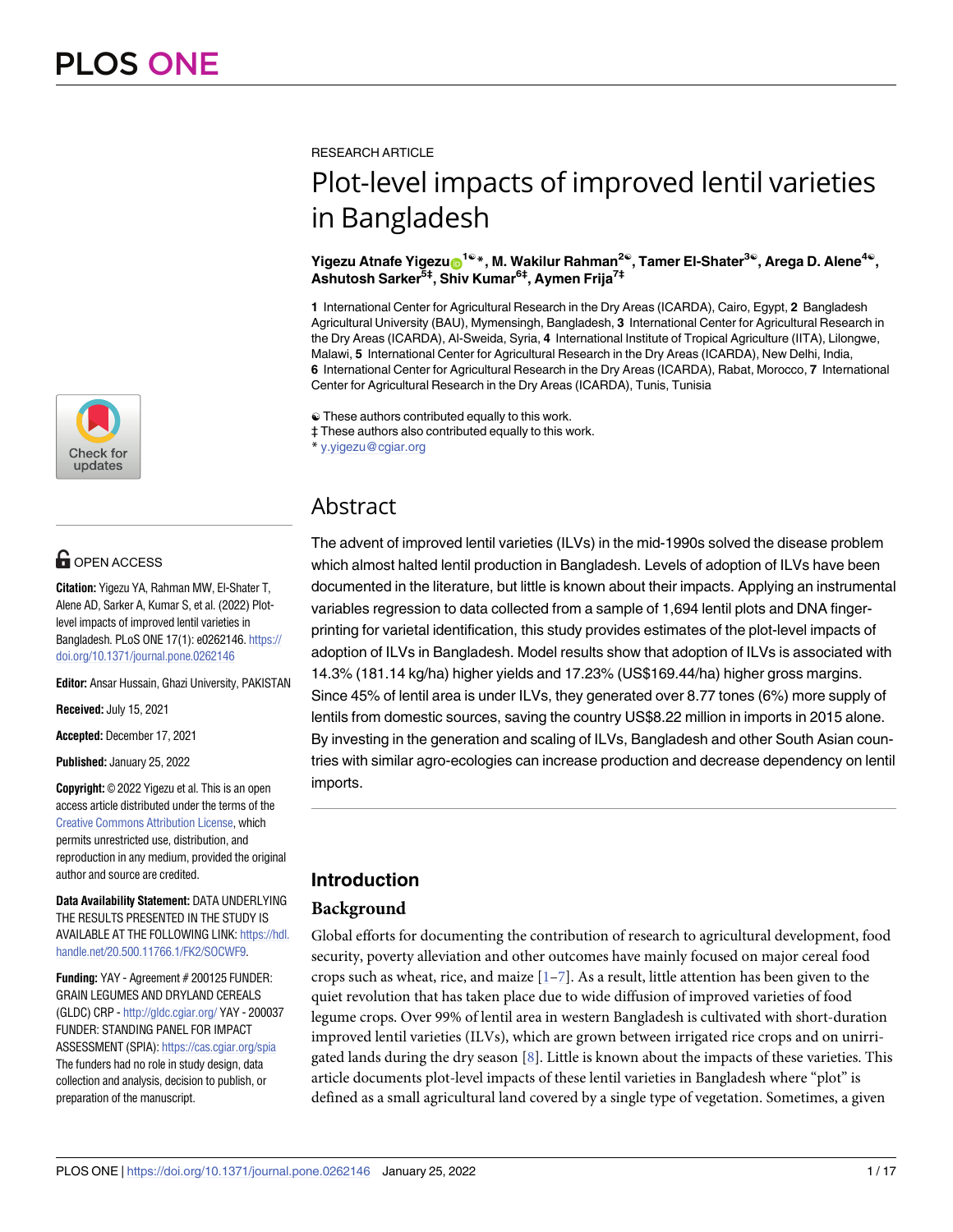<span id="page-1-0"></span>**Competing interests:** The authors have declared that no competing interests exist.

agricultural field with a single owner can be divided into two or more plots cultivated with two or more types of vegetation.

Lentil is the most important pulse crop in Bangladesh where it serves as human food, animal feed and fodder, and as a raw material for agro-processing industries [\[9](#page-15-0)]. It is rich in protein  $(25.7-33.4%)$  and several essential micronutrients  $[10-12]$ . Moreover, because it fixes nitrogen, legume production can improve soil fertility [\[13\]](#page-15-0).

Area under lentils in Bangladesh grew from 62,000 ha in 1961 to 295,000 in 1979. Prior to the 1980s, lentil was grown during the dry season as few alternatives existed to follow the rainy season (*Aman*) rice harvest. In the 1980s, two forces converged, and lentil area declined. First, aggressive expansion of irrigation allowed irrigated dry season (*Boro*) rice to displace lentil production. Second, traditional lentil varieties became vulnerable to two important diseases— Stemphylium blight (*Stemphylium botryosum*) and rust (*Uromyces fabae*) which began to spread in the early 1980s.

In response to the disease problem, the Pulses Research Center (PRC) of Bangladesh Agricultural Research Institute (BARI) and Bangladesh Institute of Nuclear Agriculture (BINA) individually and in collaboration with the International Center for Agricultural Research in the Dry Areas (ICARDA) began breeding disease-resistant lentil varieties. In the mid-1990s, two improved varieties (BARI Masur-3 and BARI Masur-4) with resistance to these diseases were released by BARI. Despite their reduced disease susceptibility, lentils remained at an economic disadvantage to the dry season *Boro* rice, particularly on irrigated lands. Area planted to lentils continued to decline to 90,000 ha in 2013. Meanwhile, BARI and BINA along with ICARDA continued development and release of ILVs which, in addition to disease resistance, are high yielding and more remunerative. As of 2013, eight modern varieties of lentil had been released. The new varieties were also early maturing making it possible to grow them during the short window between rice crops. As a result, area under lentil started to increase reaching 156,000 in 2018—still much lower than 1979 levels but 71% higher than in 2013 [\[14\]](#page-15-0).

While the biophysical benefits of legumes are well documented, mostly using on-station experimental data, the literature on the socio-economic impacts of improved varieties of legume crops in general and lentils in particular is scant. In a study from two districts in Western Bangladesh [[15](#page-15-0)], fit a Cobb-Douglas production function, estimated net margins of 27,838 (US\$339.62) per ha and concludes that adoption of ILVs is profitable. Another study [[16](#page-15-0)] also show that adoption of improved faba-bean varieties in Morocco leads to higher adoption of legume-based rotations and to higher yields and gross margins. A study in Ethiopia [\[17\]](#page-15-0) documents significantly higher yields for two ILVs. It has also been document that adoption of improved bean varieties has a positive impact on dietary diversity and reduces food insecurity, which they suspect is likely coming from the income effect resulting from the high yielding properties of these varieties [\[18\]](#page-15-0).

This study carries out an analysis of plot-level, per unit area impacts of adoption of ILVs on yield and gross margins (defined in this paper as revenue minus cost of all inputs except land). By providing options for rotation, relay- and inter-cropping, legumes are vital components in diversification of Bangladesh's predominantly rice-based cropping system and for enhancing yields of subsequent (for rotation and relay) and accompanying (for intercropped) cereals.

Plot-level evaluation of economic benefits of adoption of rotation, inter cropping, and relay cropping, especially associated with the introduction of ILVs, is best achieved by considering all benefits and costs from all crops during the entire cropping cycle [[16](#page-15-0)]. While such an analysis is a subject of future research, due to data limitations, the analysis in this study is limited to only plot-level impacts on lentil yields and gross margins. Findings will be useful for researchers, policy makers, development practitioners, and extension personnel in Bangladesh and other countries in South Asia.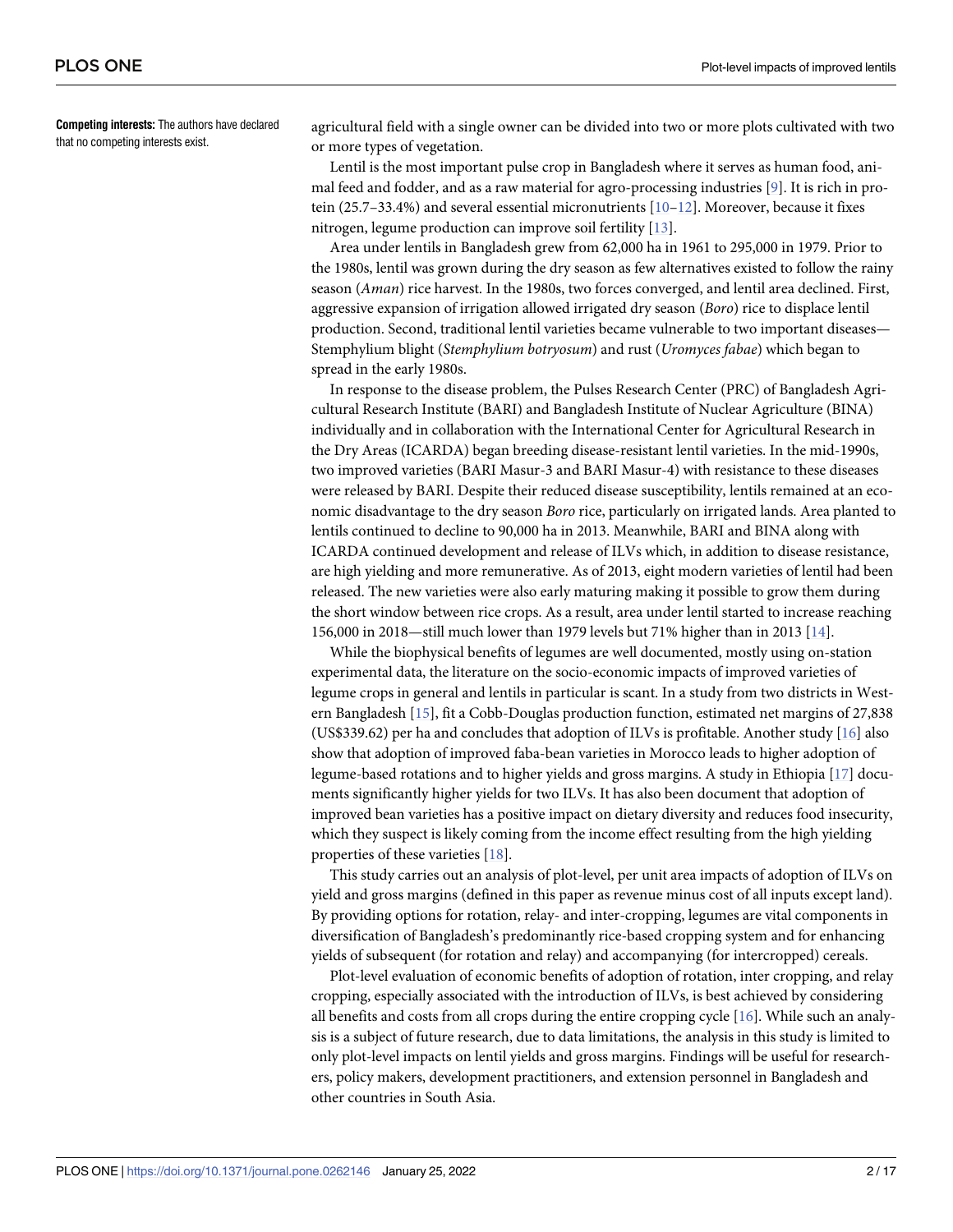#### <span id="page-2-0"></span>**Lentil production in Bangladesh**

The agroclimatic conditions of Bangladesh are generally suitable for growing leguminous crops. Food legumes are traditionally cultivated under rainfed conditions, usually with minimum or no inputs other than seeds, land, and labor. Legumes are relatively short duration crops. Lentil is cultivated during winter (November-March), requires minimal tillage and fewer agricultural operations including weeding and no or minimal irrigation [[19](#page-15-0)].

Due to their ability to fix atmospheric nitrogen (35–100 kg/ha/annum), lentils can play an important role in enhancing the sustainability of rice-based cropping systems [[14](#page-15-0)]. In Bangladesh, lentils are grown in several ways—as a sole, mixed, or inter crop. While the most common cultivation pattern is sole cropping of short-duration varieties, sizeable area is also under intercropping with crops such as wheat, mustard, linseed, and sugarcane. Intercropping and mixed cropping are age-old practices, particularly in the North and North-western parts of Bangladesh [\[20\]](#page-15-0). The practice has developed as an informal insurance against a crop failure. Relay cropping in transplanted rice plots is common in low-elevation plots receiving water runoff from areas with higher elevation.

Between 1991 and 2015, BARI and BINA released 15 ILVs, developed individually or in collaboration with ICARDA [\(Table](#page-3-0) 1). Of these, in 2015, only eight were cultivated by farmers and these covered over 99% of national lentil area [\[8](#page-15-0)]. Due to their shorter duration, the introduction of the ILVs has made rice-based relay cropping more attractive. In this system, one crop is interplanted with a second crop as it approaches maturity. The practice is now common in rain-fed agro-ecosystems in Bangladesh. This system is suitable for post-monsoon cropping where a second crop in succession to rice is grown taking advantage of residual soil moisture after the rice harvest. The second crop is cultivated without tilling and with no application of fertilizers; seeds are broadcast about 2–3 weeks before the rice harvest [[21](#page-15-0)]. Higher yields of rice were also found when grown after lentils [\[22\]](#page-15-0). Production of lentils also has the benefit of enhancing agrobiodiversity by breaking the pattern of rice mono-cropping and spreading labor and land use into previously idle periods.

### **Materials and methods**

This study has obtained an institutional review board (IRB) clearance from the ICARDA Research Ethics Committee (REC) (Ref No. 2021-REC-ECR-02, ORAL CONSENT).

#### **Methods**

Some economic benefits of new varieties are from higher yields and/or lower costs, both of which contribute to lower per-unit cost of production. Statistical identification of the effect of an adopted crop variety using observational data is known to be a challenge because adoption is a choice, and the evaluation must consider multiple sources of confounding. To overcome this problem, we employ a multivariate analysis where the outcome *Y* (yield or gross margins per ha) is regressed on a dummy variable *T* (taking a value of 1 if the farmer plants ILVs and 0 otherwise) and other household, farm, and farmer characteristics *X* including inputs as follows:

$$
Y = \theta + \alpha T + \gamma X + \varepsilon \tag{1}
$$

In this regression, omitted variables (such as differences in land quality, farmer motivation, skills, IQ among others) can affect the adoption decision (T) and the outcome variable (*Y*) causing correlation between the error term and *T*–violating one of the assumptions of Ordinary Least Squares (OLS) regression.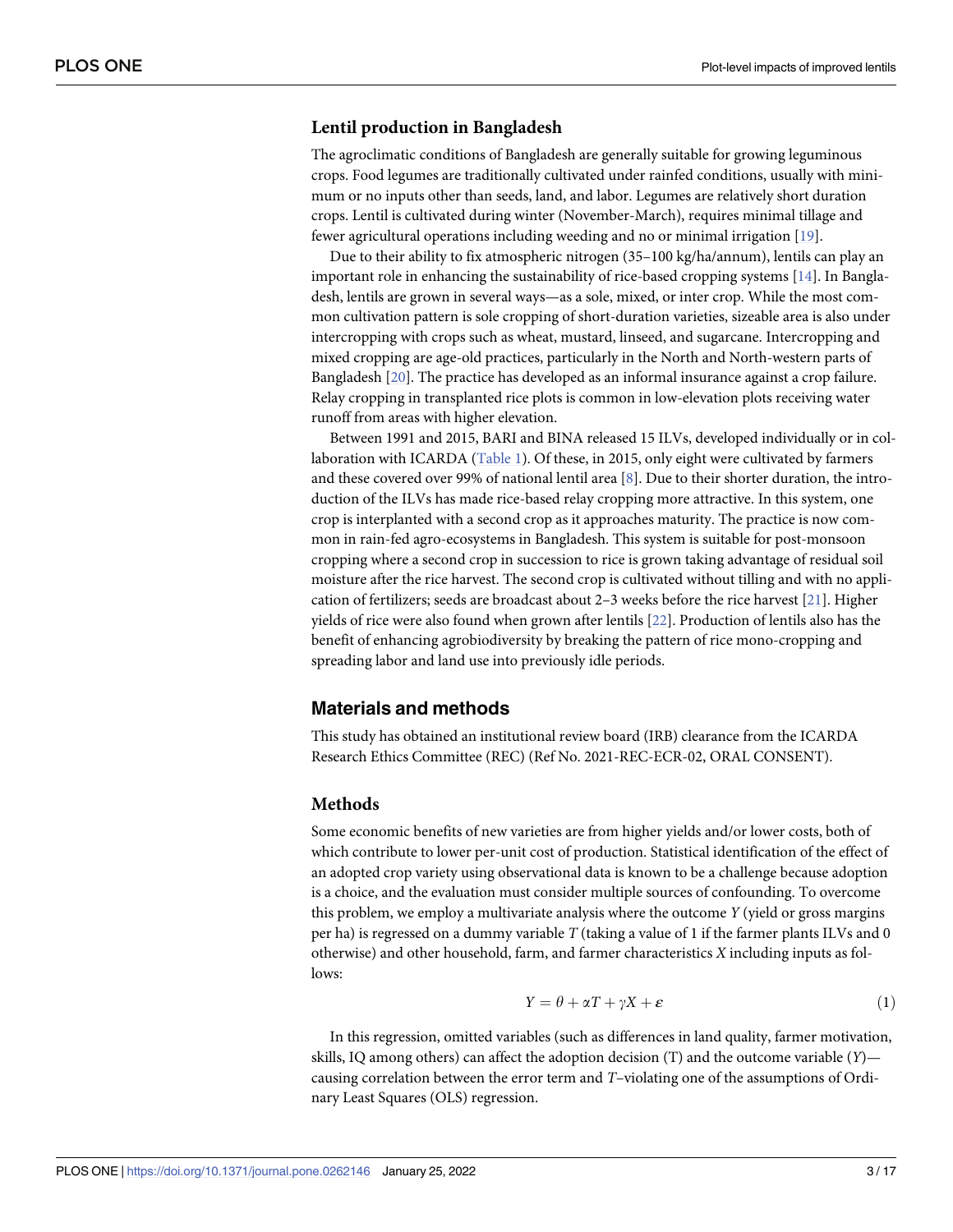| No.            | Name of the<br>variety                   | Year of<br>release | Origin of<br>germplasm | <b>Selection History</b>                        | Main traits (Characteristics)                                                                                                           | Days to<br>maturity | <b>Yield from</b><br>experimental stations<br>(ton/ha) |
|----------------|------------------------------------------|--------------------|------------------------|-------------------------------------------------|-----------------------------------------------------------------------------------------------------------------------------------------|---------------------|--------------------------------------------------------|
| $\mathbf{1}$   | <b>BARI</b> Masur 1<br>(ILL 5888)        | 1991               | BARI/<br><b>ICARDA</b> | Selected from Pabna<br>local (L15)              | High yield and rust resistance; white flower color.                                                                                     | $105 - 110$         | $1.7 - 1.8$                                            |
| 2              | <b>BARI</b> Masur 2<br>(ILL 8007)        | 1993               | BARI/<br><b>ICARDA</b> | ILX 113-55                                      | High yield and rust resistance. Tendril present at<br>leaf.                                                                             | $105 - 110$         | $1.5 - 1.7$                                            |
| 3              | <b>BARI</b> Masur 3<br>$(BLX 8405 - 56)$ | 1996               | <b>BARI</b>            | Selection after<br>Hybridization BLX<br>8405-56 | High yield and rust resistance; Seed coat is<br>greyish and spotted, seed size is bolder than local.                                    | $100 - 105$         | $1.5 - 1.7$                                            |
| $\overline{4}$ | <b>BARI</b> Masur 4<br>(ILL 8006)        | 1996               | BARI/<br><b>ICARDA</b> | <b>ILX 87247</b>                                | Resistance to Stemphylium blight (SB) and rust;<br>high iron. High yield.                                                               | $110 - 115$         | $1.6 - 1.7$                                            |
| 5              | <b>BARI</b> Masur 5<br>(ILL 10847)       | 2006               | BARI/<br><b>ICARDA</b> | X95-S136                                        | Resistant to SB and rust; tolerant to foot rot; high<br>vield.                                                                          | $110 - 115$         | $1.4 - 1.6$                                            |
| 6              | <b>BARI</b> Masur 6<br>(ILL 10848)       | 2006               | BARI/<br><b>ICARDA</b> | $X95-S164(5)$                                   | Resistant to SB and rust; tolerant to foot rot; high<br>in iron and zinc; high yield.                                                   | $105 - 110$         | $2.2 - 2.3$                                            |
| 7              | <b>BARI</b> Masur 7<br>$(X95-S167(4))$   | 2011               | BARI/<br><b>ICARDA</b> | X95-S167(4)                                     | Tolerance to SB and rust; red colour; High yield.<br>Good cooking quality; high crude protein (30-<br>31%)                              | $110 - 115$         | $1.8 - 2.3$                                            |
| 8              | <b>BARI</b> Masur 8<br>$(LR 9-25)$       | 2015               | BARI/<br><b>ICARDA</b> | LR 9-25                                         | Tolerance to SB and rust; micronutrient-dense<br>variety (iron and zink); can be planted late; high<br>vield.                           | $110 - 115$         | $1.8 - 2.0$                                            |
| 9              | <b>BINA</b> Musur 1                      | 2001               | <b>BINA</b>            | Selection from Datura<br>seed extract mutants   | Seed coat colour is black, Grain reddish yellow,<br>tolerant to SB                                                                      | $125 - 130$         | Max. 2.0 Av. 1.8                                       |
| 10             | <b>BINA</b> Musur 2                      | 2005               | <b>BINA</b>            | Mutant of Utfala                                | Early maturing, red colour with good cooking<br>quality, higher protein (24-25%)                                                        | $95 - 100$          | Max. 1.9<br>Av. 1.8                                    |
| 11             | BINA Musur 3                             | 2005               | <b>BINA</b>            | Mutation                                        | Moderately resistant to rust, foot and root rot/wilt<br>diseases, pod borer and tolerant to mild water<br>stress, late sowing potential | $95 - 100$          | Max. 2.4<br>Av. 1.8                                    |
| 12             | <b>BINA Musur 4</b>                      | 2009               | BINA/<br><b>ICARDA</b> | Mutation                                        | Moderately resistant to rust, foot and root rot/wilt<br>diseases; a good cooking quality.                                               | $96 - 102$          | Av. 1.8                                                |
| 13             | <b>BINA Musur 5</b>                      | 2011               | BINA/<br><b>ICARDA</b> | Mutant of BARImasur-<br>4 with 200 Gy dose      | Tolerant to blight and rust diseases, red colour<br>with good cooking quality crude protein (29-<br>30%)                                | $99 - 104$          | Max 2.2 Av. 2.15                                       |
| 14             | BINA musur 6                             | 2011               | BINA/<br><b>ICARDA</b> | Mutant of BARImasur-<br>4 with 250 Gy dose      | Tolerant to blight and rust diseases, red colour<br>with good cooking quality, crude protein (30-<br>$31\%$ ),                          | $105 - 110$         | Max. 2.0<br>Av. 1.95                                   |
| 15             | <b>BINA Musur 7</b>                      | 2013               | <b>BINA</b>            | Selection from<br>ICARDA germplasm              | High yielding and tolerant to SB and rust                                                                                               | $110 - 112$         | 2.2 to 2.4                                             |

#### <span id="page-3-0"></span>**[Table](#page-2-0) 1. Lentil varieties released in Bangladesh between 1991 and 2015.**

<https://doi.org/10.1371/journal.pone.0262146.t001>

Here, an instrumental variables regression (IV) approach is used. IV methods are commonly used in studies when observational data are used [\[23–](#page-15-0)[26](#page-16-0)]. With experimental data, the confounders can be controlled for through the experimental design but use of observational data requires special care. An IV approach requires instrument(s) which are correlated with the decision to adopt but uncorrelated with the unobserved factors influencing the outcome [\[27–29\]](#page-16-0). Suppose there is endogeneity between the treatment variable *T* and the outcome variable *Y* in [Eq](#page-2-0) 1. Suppose also that *Z* is a matrix of exogenous covariates that include valid instruments for *X*. Then the IV model can be described by Eqs [1](#page-2-0) and 2, with the latter known as the selection equation.

$$
T = \Pi Z + \mu \tag{2}
$$

Where  $\Pi$  is a vector of coefficients,  $\varepsilon$  and  $\mu$  are the error terms and there can be overlap in X and Z. The fact that  $Cov(\varepsilon,\mu) = \sigma_{\mu\varepsilon} \neq 0$  means that OLS estimation will lead to biased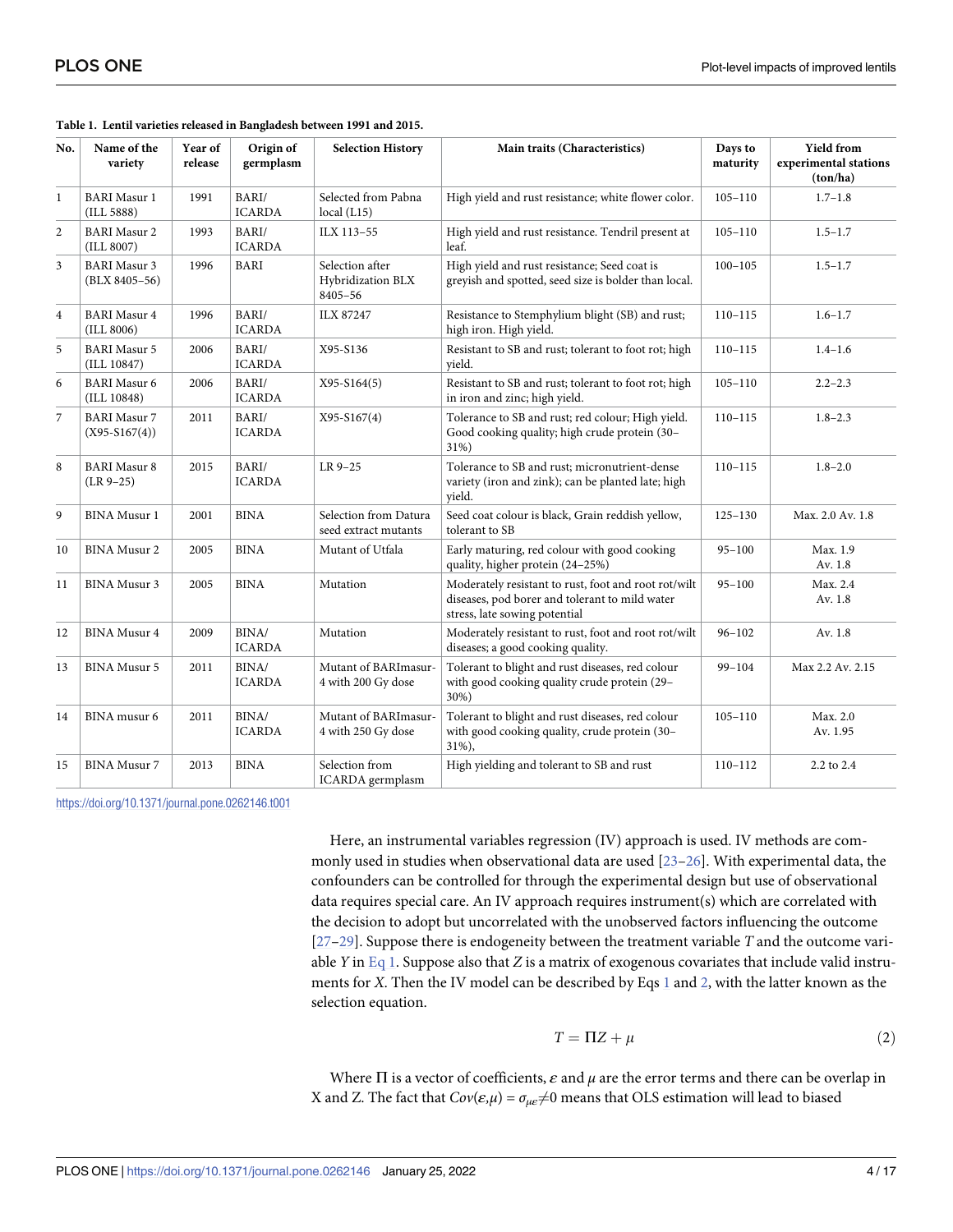<span id="page-4-0"></span>estimates of the coefficient; *σμ<sup>ε</sup>* is a measure of the level of endogeneity between the treatment and outcome. Two-stage least squares (2SLS) is used to estimate Eqs [1](#page-2-0) and [2](#page-3-0) and recover *α*, the parameter of interest. In the first stage, due to the binary nature of the dependent variable in the selection equation and to account for possible causes of endogeneity between the treatment and outcome variables, the probit model is estimated first to generate the predicted probabilities as is the case with standard Stata commands such as *ivreg*. As the *ivreg* Stata command by default treats all independent variables in the selection equation as instruments, we have estimated the model in two steps using the predicted probabilities of adoption from the first step. While the parameter estimates in the second step are still unbiased, the standard errors are not valid and hence bootstrapping gives asymptotically valid approximations of the distribution of errors [[30,31\]](#page-16-0). Therefore, we report coefficient estimates and bootstrapped standard errors.

A critical determinant of the quality of the analysis is the presence of a credible instrument. We use an indicator variable reflecting whether a farmer received government/project support for growing lentils at least one year before the survey was carried out in 2015 (support to grow lentil) as an instrument. Even if a farmer cultivates lentils in multiple years, support for growing lentils was provided only once and it was given in the form of one or more of low interest credit, free lentil seed  $(1-2 \text{ kg certified seed of lentils})$  and fertilizers (adequate to grow the seed). Many farmers in Bangladesh either don't apply or apply low amounts of fertilizers to legume crops. Therefore, in the government support project, fertilizer is given to demonstrate to farmers that adding phosphorus fertilizers in legume production is beneficial. The support was made available for all farmers and hence there was no criteria to discriminate between farmers. Therefore, the support was randomly given to anyone who asked for it.

The choice of the instrument is justified on grounds that, though not exclusive, certified seeds predominantly include latest improved varieties. We argue that this support, because it was provided in years past, does not have direct effect on current outcomes—yield and gross margins per ha except through its effect on adoption. Whether endogeneity is a problem, and if so, the validity of the instrument are tested empirically in the results section. Selection bias can also be an issue because farmers may self-select in or out of the treatment (adoption of the improved lentil varieties) for which a decision has to be made whether to correct for it. However, the IV approach helps to control biases arising from self-selection [[32](#page-16-0),[33](#page-16-0)], omitted variables [\[32\]](#page-16-0) and due to inclusion of variables which we should not have controlled for [\[34\]](#page-16-0). IV method's key advantage compared with other statistical methods used to analyze observational data is its ability to isolate exogenous effects of an intervention by excluding endogenous selfselection effects without having to directly measure such self-selection [\[35\]](#page-16-0).

In order to be able to fit a variant of the Cobb-Douglas production function (including farmer characteristics as inputs) for yield, all continuous variables (such as yield, gross margins, lentil area, all quantities of inputs and age, education and experience of the household head) are logged. To overcome the problem of zero values, a constant of 1 was added to all values before the transformation. Several factors such as the amount of inputs applied are important in determining yield and, in turn, gross margins per ha. Therefore, all these were included as explanatory variables.

#### **Diagnosis of the choice and specification of the IV model**

Before proceeding with estimation, diagnostic specification tests were conducted. First, we applied the Durbin [\[36\]](#page-16-0) and Wu–Hausman [\[37,38\]](#page-16-0) test statistics both of which rejected (at p*<*0.01) the null hypothesis that the treatment is exogenous–showing that endogeneity is a problem. Hence, the use of a model that corrects for endogeneity is necessary. Then, the correlation between the instrument and the endogenous variable (adoption) was examined. The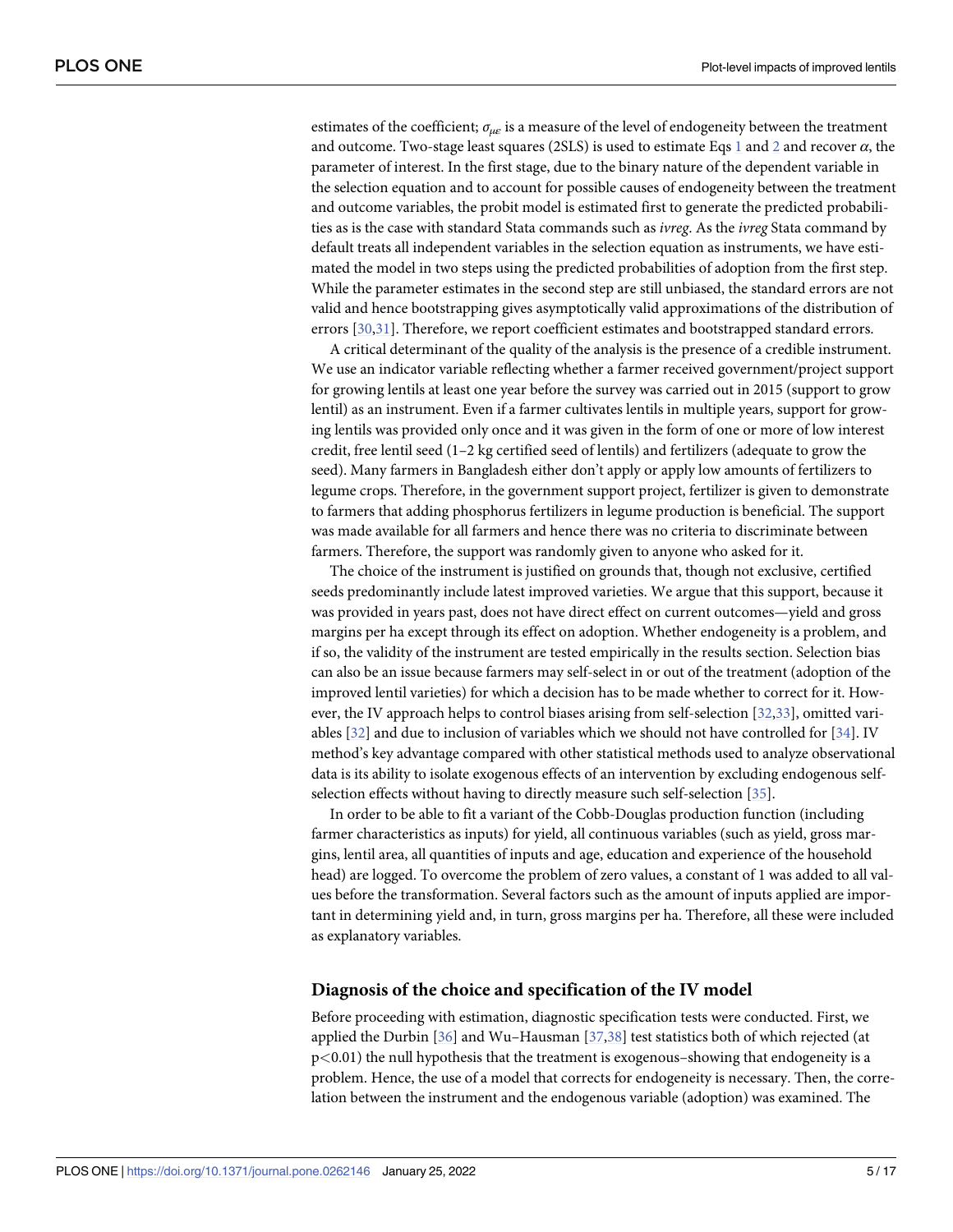<span id="page-5-0"></span>two variables have a correlation of 0.16, significant at 0.01 level. The yield and gross margins equations were also estimated using OLS to generate residuals. The correlations between the residuals from the yield and gross margins equations and the support dummy variable (the instrument) were 0.04 and 0.05, respectively, both statistically insignificant showing that the instrument is valid. We also followed [[39](#page-16-0)] and carried out a falsification test, which showed that the instrument had a positive and significant (p*<*0.01) effect on the adoption decision but no significant effect (p*>*0.1) on both per ha yield and gross margins of the non-adopters. Unless there is another variable in the equation which is highly correlated with the instrument which might cause the instrument to be insignificant (which is not the case in our regression), an insignificant coefficient on the instrument is an indication of the absence of endogeneity.

With a single instrument, there is no way to test the exclusion restriction. As a result, we are forced to assume that the model is identified. Even with two or more instruments, one can put some level of assurance by testing for overidentification restrictions, but these tests are all based on an assumption that the model itself is identified, which cannot be tested, because it involves the structural error term. Therefore, while we have eliminated the obvious cases of failures, we would like to caution the reader that our instrument can still fail.

As proposed by [\[40\]](#page-16-0), the Stock and Yogo minimum eigenvalue statistic which is reported after the estimation of the Two Stage Least Squares Estimation (2SLS) was used to test if the instrument is weak. With an F-statistic value of 21.4 which is far greater than the critical values of the minimum eigenvalues, we reject the null hypothesis that the instrument is weak. After careful investigation of the diagnostic results, we conclude that our model is correctly specified, and the instrument is theoretically plausible, empirically valid, and strong enough to adequately identify the effects of adoption of ILVs on the outcome variables.

#### **Data**

This study focuses on ten major lentil-growing districts in western Bangladesh, constituting about 74% of total national lentil area. A complete sampling frame listing all lentil growing farmers in all ten districts in western Bangladesh was not available, making use of simple random sampling infeasible. Elicitation of adoption estimates from a panel of experts showed that the ILVs were cultivated by over 80% of farmers in Western Bangladesh. Therefore, power analysis was then used to determine the minimum sample size (*MSS*) required to ensure at least 95% confidence and 2% precision levels for our estimates to capture between 20% and 80% adoption levels. The *MSS* was determined to be 864 but to compensate for possible nonresponse and missing data and to ensure adequate statistical power, we increased the sample size to 1,000.

The sample was drawn using a multi-stage stratified sampling technique. First, all ten districts were purposively included. Second, a random sample was drawn to select 20 sub-districts (locally called *Upazillas*) and 52 villages. The sample was distributed among the 20 *Upazillas* and 52 villages in proportion to the total number of lentil growers in each district, and sub district while the sample size per village was fixed between 17 and 19 [\(Table](#page-6-0) 2).

An average of 20 households per village were randomly selected from a master file containing the list of all lentil growing households in the village. The questionnaire, enumerated to the person most knowledgeable about lentil cultivation, covered household demographic and economic conditions, asset ownership and other relevant factors. Information on lentil farming was obtained by asking detailed questions on varieties planted (farmer recall), input use, management practices, yields and factors of production for all lentil plots. Community-level information on access to infrastructure, farm services, extension, etc. was obtained from a separate village-level survey.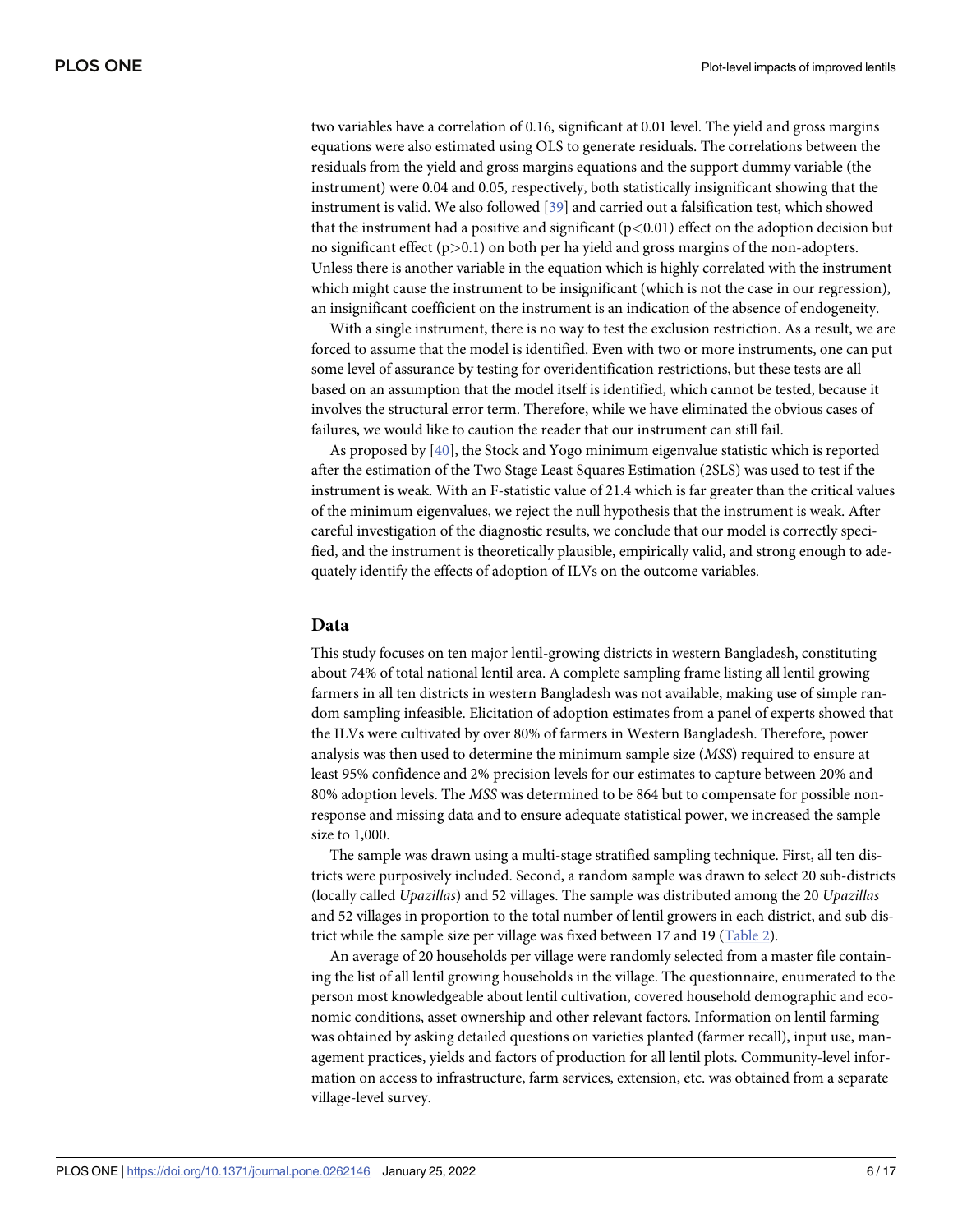| <b>District</b>               | Upazilla           | Number of lentil farmers in the<br>Upazilla | Lentil area in the Upazilla<br>(ha) | Number of sample<br>villages | Number of sample<br>households |
|-------------------------------|--------------------|---------------------------------------------|-------------------------------------|------------------------------|--------------------------------|
| Chuadanga                     | Alomdanga          | 80090                                       | 817.41                              | 3                            | 58                             |
| Chuadanga                     | Chuadanga<br>Sadar | 44795                                       | 958.70                              | 3                            | 57                             |
| Faridpur                      | Faridpur sadar     | 42120                                       | 2884.62                             | 3                            | 54                             |
| Faridpur                      | Modhukhali         | 26500                                       | 2029.15                             | 3                            | 54                             |
| <b>Jessore</b>                | Bagharpara         | 35605                                       | 1425.91                             | 3                            | 56                             |
| <b>Jessore</b>                | Jessore Sadar      | 64282                                       | 977.73                              | 3                            | 59                             |
| Jhenaidah                     | Ihenaidah Sadar    | 58732                                       | 809.72                              | $\overline{4}$               | 72                             |
| <b>Ihenaidah</b>              | Kaliganj           | 40847                                       | 1251.01                             | $\overline{4}$               | 71                             |
| Kushtia                       | Kumarkhali         | 38768                                       | 2024.29                             | $\overline{2}$               | 41                             |
| Kushtia                       | khuksha            | 16808                                       | 1360.32                             | $\sqrt{2}$                   | 43                             |
| Magura                        | Magura Sadar       | 53129                                       | 1940.49                             | $\overline{2}$               | 33                             |
| Magura                        | Sreepur            | 26749                                       | 2761.13                             | $\overline{2}$               | 31                             |
| Natore                        | Bagatipara         | 20656                                       | 2202.43                             | $\sqrt{2}$                   | 48                             |
| Natore                        | Baraigram          | 43595                                       | 3528.34                             | 2                            | 45                             |
| Pabna                         | Chatmohor          | 39466                                       | 1111.34                             | $\overline{2}$               | 36                             |
| Pabna                         | Ishardi            | 32378                                       | 2940.08                             | $\overline{2}$               | 42                             |
| Rajbari                       | Pangsha            | 54116                                       | 1808.50                             | $\overline{2}$               | 40                             |
| Rajbari                       | Rajbari Sadar      | 36741                                       | 1315.79                             | $\overline{2}$               | 40                             |
| Rajshahi                      | Charghat           | 47896                                       | 848.18                              | 3                            | 61                             |
| Rajshahi                      | Puthia             | 32486                                       | 1062.35                             | 3                            | 59                             |
| Total in the sample Upazillas |                    | 835,759.00                                  | 34,057.49                           | 52.00                        | 1,000.00                       |

#### <span id="page-6-0"></span>**[Table](#page-13-0) 2. Distribution of samples across Western Bangladesh.**

Note: Source of data on total lentil area is the Bangladesh Bureau of Statistics, 2011. Total number of lentil growers are generated through discussion with district level authorities. The percentage shares are authors' own calculation.

<https://doi.org/10.1371/journal.pone.0262146.t002>

The variety was also verified using DNA fingerprinting, to ensure that farmer knowledge of the specific variety was not a source of error. The DNA fingerprinting process began with collection of reference seed samples where breeder seed samples were obtained for all released varieties from BARI and BINA. During the household survey, samples of seeds were collected from the 1694 plots planted by the 1000 sampled farmers. Prior to the analysis, a set of five Inter Simple Sequence Repeats (ISSR) and 41 Simple Sequence Repeats (SSR) markers [\[41,42](#page-16-0)] were identified from the lentil genome covering different linkage groups and individually tested for polymorphism in the breeder samples. Two ISSR and 20 SSR markers showed significant polymorphism across the Breeder seed samples and were used for varietal identification. For more details about the procedures used for DNA fingerprinting, we refer the reader to [\[8](#page-15-0)]. There was an 89% concordance between farmer recall and varietal identification using DNAfingerprinting–showing reasonably accurate recall [\[8\]](#page-15-0). All analysis carried here is based on the DNA-verified varietal identification.

The survey was enumerated in 2015. During a stakeholders meeting, breeders from BARI and BINA, extension personnel from the district offices, and staff of the Bangladesh Agricultural Development Corporation (BADC), the main public seed producing and marketing entity, agreed that only varieties released after 2006 are considered improved. To exclude farmers who are testing the varieties for the first time and might eventually not adopt them, we agreed that adopters must be those who cultivated ILVs for at least 2 years. Therefore, for the purpose of this study, the definition of adoption is use of ILVs that are released after 2006 for at least two years.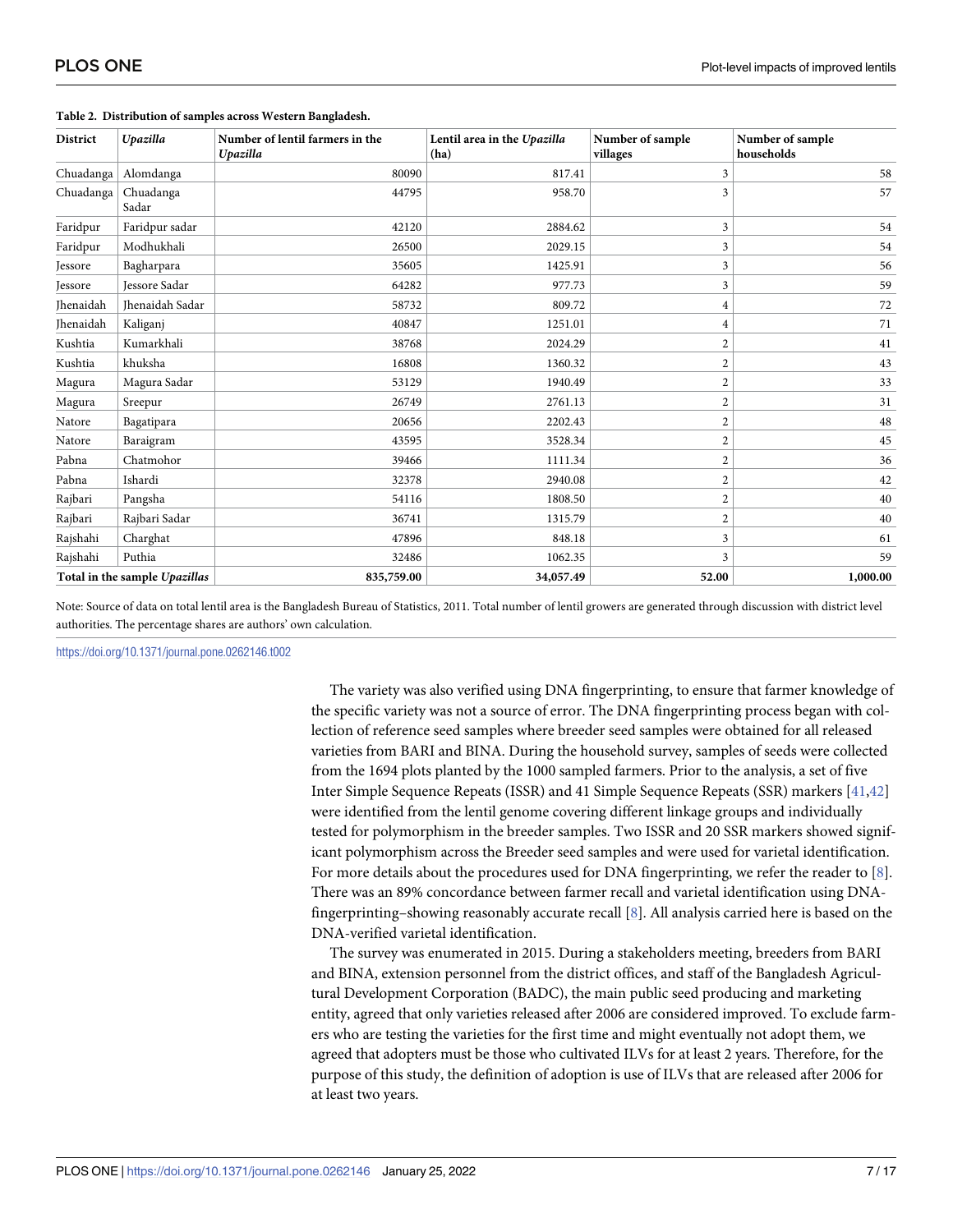<span id="page-7-0"></span>About 48.8% of sampled household have adopted ILVs released in or after 2006. With an average of about 45 and 7 years, the age and education of the household heads in adopter and non-adopter groups are not statistically different while the farming experience of the household heads in the adopter households is statistically greater (at 0.01 level). Farmers who received support to grow lentil and those who purchased certified seeds are found to adopt the improved lentil varieties more than those who didn't receive any support and those who didn't buy certified seeds. [Table](#page-8-0) 3 provides summary statistics for selected variables including those used in the IV model.

# **Results and discussion**

#### **Factors affecting adoption**

Results of the first stage of the 2SLS estimation of the IV model are presented in [Table](#page-9-0) 4. Parameter estimates of the selection equation (or first stage estimation) show that adoption of ILVs was positively and significantly (all at 0.01 level) affected by the education level and farming experience of a household head, the use of certified seed, whether a plot is located in Kushtia, and Pabna regions, and whether a farmer obtained support to grow lentil. These results are all consistent with theoretical expectations because educated and more experienced farmers are likely to better understand the opportunities and challenges involved in adopting a new variety. Moreover, 99% of certified seeds sold in western Bangladesh in 2015 were for ILVs and hence anyone buying certified seed was highly likely to also be using ILVs. Given that Faridpur (the province which was dropped from the equation) is predominantly irrigated, these lentil varieties which were mainly bred for rainfed areas may not fit well in the region for which farmers located in the relatively drier provinces of Kushtia and Pabna are highly likely to adopt the ILVs. As argued in the selection of the instrument, support for growing lentil is expected to motivate farmers to adopt improved varieties.

Age of household head and whether lentil is planted between two rice crops negatively and significantly affect adoption of ILVs. These results are also theoretically sound as older farmers are often overly attached to their age-old varieties. Plots on which a farmer plans to plant rice before and after the middle crop is less likely to be planted to lentils because jute, mung-bean, and sesame, which are summer crops, can be planted and harvested successfully in the spring/summer season. For a successful rice-lentil-rice system, lentil, which is a winter crop, has to be planted in November and harvested in February making it cumbersome for farmers. In the absence of super-early lentil varieties, farmers prefer to plant jute, mungbean or sesame after lentil which can be harvested much earlier (by November) and get some rest for themselves in Dec-Jan. That is why area under lentils between two rice crops is much less than that which is under rice-lentils–jute/mung-bean/sesame. Improved lentil varieties called BARI\_Masur 7 and 8 released by BARI and ICARDA after 2011 are said to be superearly and are expected to make farmers' dream of the rice-lentil-rice cropping system a reality.

#### **Impacts of improved lentil varieties**

This paper conducts plot-level impacts of varietal replacement (i.e., replacement of land races and old improved varieties) by most recent improved varieties. For the purpose of this study, adoption is defined as the use, for at-least two years, of lentil varieties that have been released since 2006. This means, the counterfactual group in this study comprises of mostly old, improved varieties which originated from BARI, BINA and ICARDA with only 16 cases of other varieties suspected to be landraces. Therefore, the impacts measured in this study represent the impacts of lentil varietal replacement in Bangladesh. These types of impacts are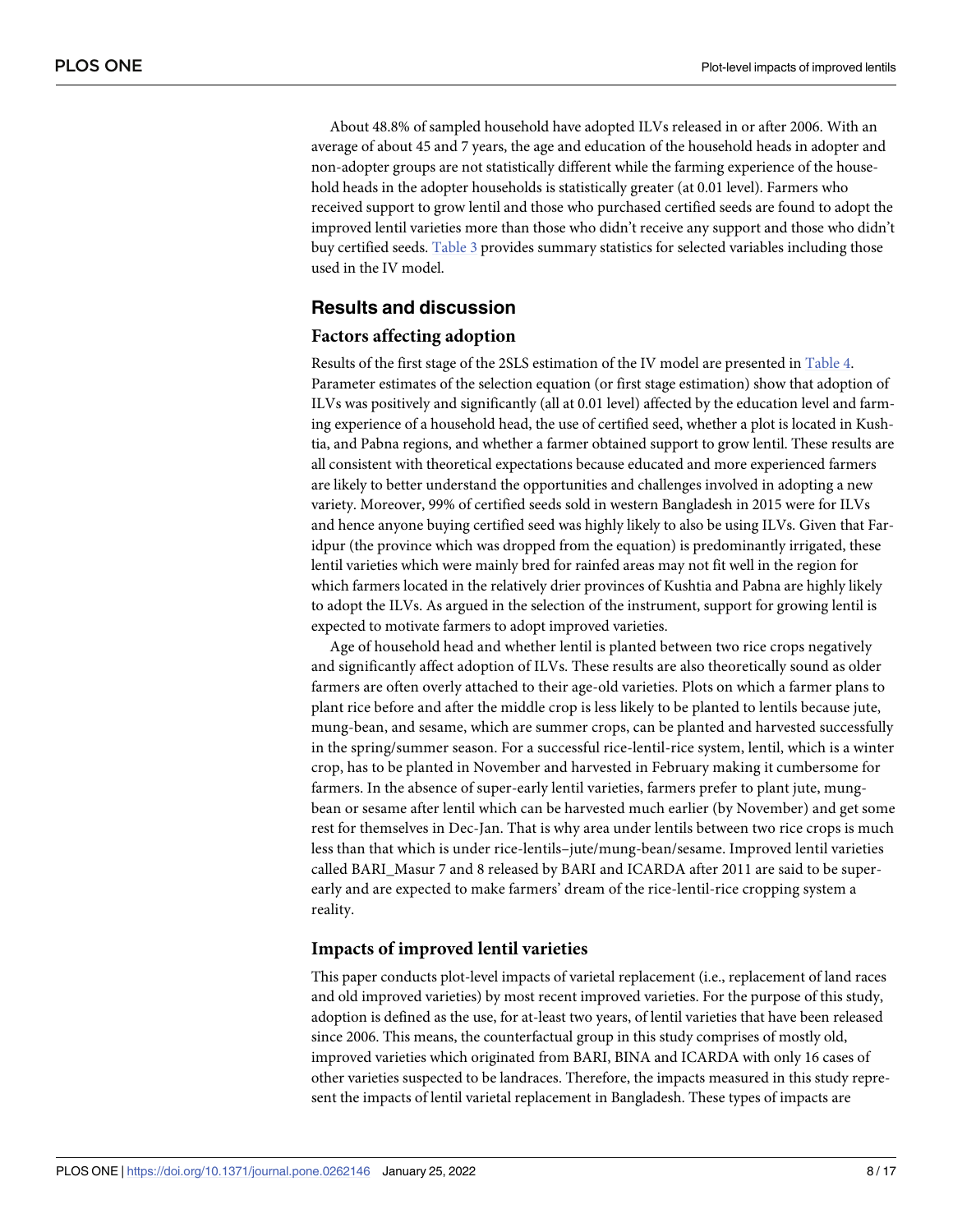| Variable name              | Variable                                                                                   | Adopted improved lentil<br>varieties-ILV<br>$(Adopter = 1)$ |              | Did not adopt improved<br>lentil varieties-ILV<br>$(Adopter = 0)$ |              | <b>Entire sample</b> |               |              |  |
|----------------------------|--------------------------------------------------------------------------------------------|-------------------------------------------------------------|--------------|-------------------------------------------------------------------|--------------|----------------------|---------------|--------------|--|
|                            |                                                                                            | Mean or count<br>values                                     | Std.<br>dev. | Mean or count<br>values                                           | Std.<br>dev. | $N^{\wedge}$         | Mean<br>value | Std.<br>dev. |  |
|                            | Variables derived from household-level data<br>$(N = 1000)$                                | 488                                                         |              | 512                                                               |              | 1000                 |               |              |  |
| Age                        | Age of household head (years)                                                              | 45.55                                                       | 11.38        | 46.25                                                             | 11.67        |                      | 45.91         | 0.36         |  |
| Educ                       | Education of household head (years)                                                        | 7.07                                                        | 0.20         | 6.78                                                              | 0.20         |                      | 6.93          | 0.14         |  |
| Exp                        | Farming experience of the household head                                                   | 27.05***                                                    | 0.49         | 23.80                                                             | 0.48         |                      | 25.39         | 0.34         |  |
| Exec                       | Household head is an executive in the local<br>administration ( $0 = No$ , $1 = Yes$ )     | 0.10                                                        | 0.01         | 0.10                                                              | 0.01         |                      | 0.10          | 0.01         |  |
| PVS                        | Involved in participatory variety selection (PVS)<br>$(0 = No, 1 = Yes)$                   | 0.24                                                        | 0.02         | 0.01                                                              | 0.02         |                      | 0.01          | 0.01         |  |
| Support-to-grow-<br>lentil | Did the household receive support to grow lentils<br>$(0 = No, 1 = Yes)$                   | $0.18***$                                                   | 0.01         | 0.07                                                              | 0.01         |                      | 0.12          | 0.01         |  |
|                            | Variables derived from plot-level data ( $N = 1,694$ )                                     | 747                                                         |              | 947                                                               |              | 1,694                |               |              |  |
| Seedkg                     | Quantity of seed used (kg/ha)                                                              | 52.92***                                                    | 0.57         | 56.22                                                             | 0.57         |                      | 54.76         | 0.42         |  |
| Ureakg                     | Quantity of nitrogen fertilizer (Urea) used (kg/ha)                                        | 35.61                                                       | 1.42         | 37.54                                                             | 1.27         |                      | 36.68         | 0.95         |  |
| Dapkg                      | Quantity of DAP fertilizer used (kg/ha)                                                    | 7.94                                                        | 0.83         | 9.76                                                              | 0.84         |                      | 8.96          | 0.59         |  |
| Tspkg                      | Quantity of Triple Super Phosphate<br>(TSP) fertilizer used (kg/ha)                        | 72.25                                                       | 2.59         | 66.79                                                             | 2.13         |                      | 69.20         | 1.65         |  |
| Mopkg                      | Quantity of Muriate of potash (MOP) fertilizer used<br>(kg/ha)                             | 1.31<br>39.84<br>42.22                                      |              | 1.12                                                              |              | 40.89                | 0.85          |              |  |
| Fungicidegm                | Quantity of fungicides used (gm/ha)                                                        | 244.75                                                      | 14.13        | 257.49                                                            | 13.38        |                      | 251.87        | 9.73         |  |
| Insecticideml              | Quantity of insecticides used (ml/ha)                                                      | 284.29***                                                   | 14.65        | 332.48                                                            | 13.60        |                      | 311.23        | 9.99         |  |
| vmech                      | Value of machinery inputs (Taka/ha)                                                        | 1621.30                                                     | 58.40        | 1630.00                                                           | 46.08        |                      | 1626.16       | 36.41        |  |
| Totallabor ha              | Total labor spent for lentil production on this plot<br>(days/ha)                          | 46.93                                                       | 0.80         | 46.08                                                             | 0.66         |                      | 46.45         | 0.51         |  |
| Numirrig                   | Number of times the lentil plot is irrigated during the<br>growing season                  | 0.78<br>0.02<br>0.82                                        |              | 0.02                                                              |              | 0.80                 | 0.01          |              |  |
| Lent_plot_Area_Ha          | Size of lentil plot (ha)                                                                   | 0.21                                                        | 0.01         | 0.20                                                              | 0.01         |                      | 0.20          | 0.01         |  |
| Certified_seed             | Was certified seed used on this plot $(0 = No, 1 = Yes)$                                   | $0.16***$                                                   | 0.01         | 0.07                                                              | 0.01         |                      | 0.11          | 0.01         |  |
| Duration                   | Number of days between planting & harvesting of the<br>lentil crop on this plot            | $151.05***$                                                 | 1.52         | 147.08                                                            | 1.26         |                      | 148.83        | 0.97         |  |
| SWcons                     | Plot has soil and water conservation structures<br>$(0 = No, 1 = Yes)$                     | 0.03                                                        | 0.01         | 0.03                                                              | 0.01         |                      | 0.03          | 0.01         |  |
| Sole                       | Lentil was grown as a sole crop ( $0 = No$ , $1 = Yes$ );<br>$0 =$ as a relay or intercrop | $0.95***$                                                   | 0.01         | 0.92                                                              | 0.01         |                      | 0.93          | 0.23         |  |
| Tworice                    | Lentil was grown between two rice crops $(0 = No,$<br>$1 = Yes$                            | $0.04***$                                                   | $0.01\,$     | $\rm 0.08$                                                        | $0.01\,$     |                      | $0.06\,$      | $0.24\,$     |  |
| DiseasePest                | Plot was affected by disease and/or pests $(0 = No,$<br>$1 = Yes$                          | $0.49**$                                                    | 0.01         | 0.55                                                              | 0.01         |                      | 0.53          | 0.01         |  |
| Kushtia                    | This field is located in Kushtia region $(0 = No,$<br>$1 = Yes$                            | $0.21***$                                                   | 0.01         | 0.14                                                              | 0.01         |                      | 0.17          | 0.01         |  |
| Rajshahi                   | This field is located in Rajshahi region ( $0 = No$ ,<br>$1 = Yes$                         | 0.19                                                        | 0.01         | 0.22                                                              | 0.01         |                      | 0.20          | 0.01         |  |
| Pabna                      | This field is located in Pabna region ( $0 = No$ , $1 = Yes$ )                             | 0.08                                                        | 0.01         | 0.07                                                              | 0.01         |                      | 0.08          | 0.01         |  |
| Jessore                    | This field is located in Jessore region $(0 = No,$<br>$1 = Yes$                            | 0.31                                                        | 0.02         | 0.33                                                              | 0.01         |                      | 0.32          | 0.01         |  |
| Faridpur                   | This field is located in Faridpur region $(0 = No,$<br>$1 = Yes$                           | $0.18**$                                                    | 0.01         | 0.23                                                              | 0.01         |                      | 0.21          | 0.01         |  |
| Yield                      | Lentil yield (kg/ha)                                                                       | 1444.41                                                     | 17.63        | 1451.34                                                           | 16.36        |                      | 1448.28       | 12.00        |  |

#### <span id="page-8-0"></span>**[Table](#page-7-0) 3. Summary statistics for variables included in the models.**

(*Continued*)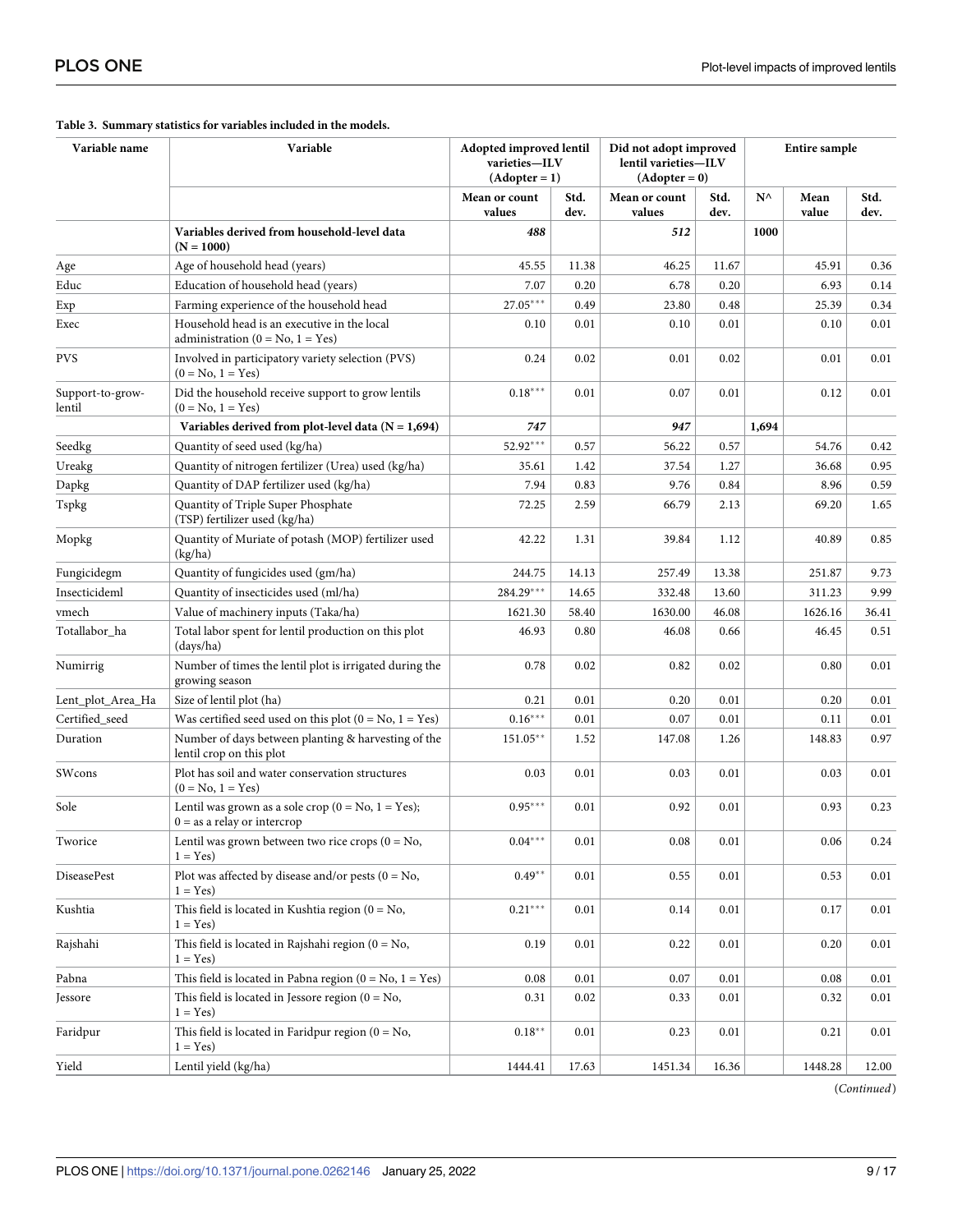#### <span id="page-9-0"></span>Table 3. (Continued)

| Variable name | Variable                      | Did not adopt improved<br>Adopted improved lentil<br>lentil varieties-ILV<br>varieties-ILV<br>$(Adopter = 0)$<br>$(Adopter = 1)$ |              |                         | Entire sample |              |               |              |
|---------------|-------------------------------|----------------------------------------------------------------------------------------------------------------------------------|--------------|-------------------------|---------------|--------------|---------------|--------------|
|               |                               | Mean or count<br>values                                                                                                          | Std.<br>dev. | Mean or count<br>values | Std.<br>dev.  | $N^{\wedge}$ | Mean<br>value | Std.<br>dev. |
| Grossmargin   | Gross margins $(Taka/ha)^{H}$ | 90099.68***                                                                                                                      | 700.99       | 75671.56                | 790.04        |              | 82033.90      | 566.36       |

^ N indicates the number of cases with a "Yes" answer and **bold-italic** figures represent count values.

 $^{\#}$  Gross margin is defined as revenue minus cost of all inputs except land. The exchange rate in 2015 was 1US\$ = 77.94 Bangladeshi Taka.

\*\*\*, \*\*, \* represent significant difference between adopters and non-adopters of ILV at 0.01, 0.05 and 0.1 levels, respectively.

https://doi.org/10.1371/journal.pone.0262146.t003

#### Table 4. Parameter estimates of the instrumental variables model using 2SLS method.

| Independent variables^  |         | Adoption of ILV ( $No = 0$ ,<br>$Yes = 1)$ |                | Yield equation (lnyield) |                | Gross margin eq. (Ingrossmargins) |
|-------------------------|---------|--------------------------------------------|----------------|--------------------------|----------------|-----------------------------------|
|                         | Coef.   | Std. Err.                                  | Observed Coef. | Bootstrap Std. Err.      | Observed Coef. | Bootstrap Std. Err.               |
| <b>ILV</b>              |         |                                            | 1.34E-01       | $0.05***$                | 0.16           | $0.04***$                         |
| lnAge                   | $-1.56$ | $0.19***$                                  | 0.21           | $0.11***$                | 0.05           | 0.08                              |
| lnEdu                   | 0.11    | $0.04***$                                  | $-0.03$        | $0.01***$                | $-0.01$        | 0.01                              |
| lnExp                   | 1.07    | $0.15***$                                  | $-0.13$        | $0.07*$                  | $-0.02$        | 0.06                              |
| Exec                    | 0.23    | $0.10**$                                   | $-0.09$        | $0.04***$                | $-0.02$        | 0.03                              |
| <b>PVS</b>              | 0.03    | 0.53                                       | 0.29           | $0.07***$                | 0.23           | $0.06***$                         |
| Certified_seed          | 0.41    | $0.11***$                                  | $-0.08$        | $0.04***$                | $-0.02$        | 0.03                              |
| Tworice                 | $-0.54$ | $0.15***$                                  | 0.10           | $0.05***$                | 0.10           | $0.04***$                         |
| Sole                    | 0.31    | $0.15***$                                  | $-0.10$        | $0.05***$                | $-0.07$        | $0.03**$                          |
| Kushtia                 | 0.34    | $0.10***$                                  | 0.16           | $0.04***$                | 0.09           | $0.03***$                         |
| Rajshahi                | 0.07    | 0.10                                       | 0.03           | 0.04                     | 0.00           | 0.03                              |
| Pabna                   | 0.44    | $0.15***$                                  | 0.18           | $0.05***$                | 0.13           | $0.04***$                         |
| <b>Jessore</b>          | 0.09    | 0.09                                       | 0.16           | $0.03***$                | 0.10           | $0.02***$                         |
| Support-to-grow-lentil~ | 0.45    | $0.10***$                                  |                |                          |                |                                   |
| Lnseedkg                |         |                                            | 0.09           | $0.04***$                | 0.06           | $0.03**$                          |
| Lnureakg                |         |                                            | 0.00           | 0.01                     | 0.00           | 0.00                              |
| Lntspkg                 |         |                                            | $-0.02$        | 0.01                     | 0.00           | 0.01                              |
| Lnmopkg                 |         |                                            | 0.01           | 0.01                     | 0.01           | 0.01                              |
| Lndapkg                 |         |                                            | 0.01           | 0.01                     | 0.02           | $0.00^{\ast\ast\ast}$             |
| Lnfungicidegm           |         |                                            | 0.01           | $0.00***$                | 0.00           | $0.00*$                           |
| Lninsecticideml         |         |                                            | 0.01           | $0.00*$                  | 0.01           | $0.00**$                          |
| Lymech                  |         |                                            | 0.03           | $0.01***$                | 0.00           | 0.01                              |
| Lntotallabor_ha         |         |                                            | 0.13           | $0.02***$                | 0.09           | $0.01***$                         |
| Lnnumirrig              |         |                                            | 0.07           | $0.03**$                 | 0.03           | $0.02*$                           |
| Lnduration              |         |                                            | 0.10           | $0.04***$                | 0.05           | $0.02*$                           |
| <b>DiseasePest</b>      |         |                                            | 0.08           | $0.02***$                | 0.03           | $0.01*$                           |
| $_{cons}$               | 1.71    | $0.57***$                                  | 5.23           | $0.4***$                 | 10.30          | $0.23***$                         |

\*\*\*,\*\*,\* represent significant difference between adopters and non-adopters of improved lentil varieties at 0.01, 0.05 and 0.1 levels, respectively.

 $\land$  ln in front of all continuous explanatory variables indicates that natural logarithm of the variable is used in the regression.

~ The dummy variable support-to-grow-lentil (whether the farmer received support to grow lentils) is the instrument used for adoption of lentil varieties released after 2006 (ILV).

https://doi.org/10.1371/journal.pone.0262146.t004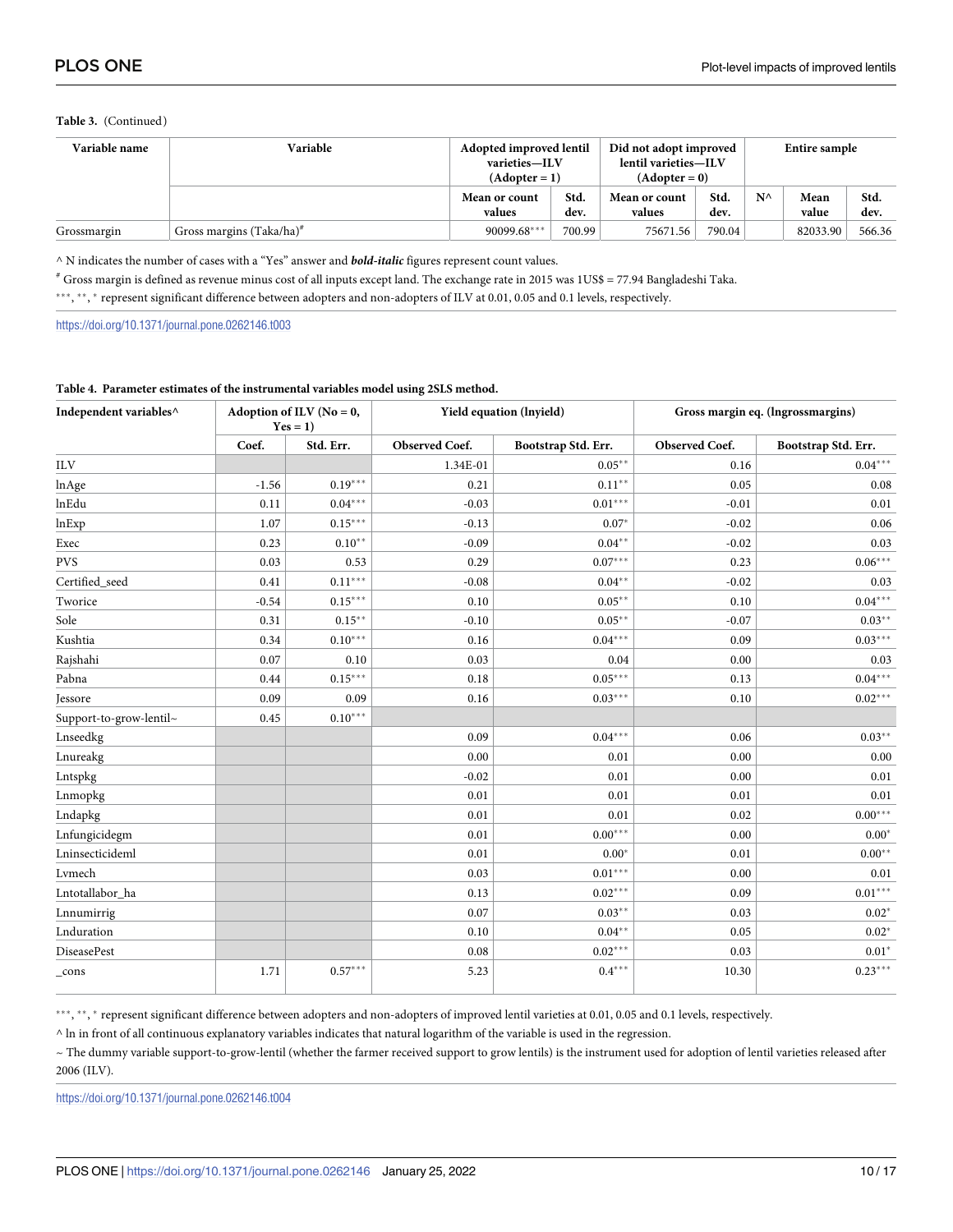<span id="page-10-0"></span>described by [[43](#page-16-0)] as impacts of Type II technical change in post-green revolution agriculture where farmers regularly replace modern varieties to maintain disease resistance and to take advantage of the ever-higher yields of newer varieties.

**Impacts on yields.** Before presenting the impact of ILVs adoption at the plot level, it is important to discuss how different factors affect the yield of lentils in Bangladesh. 2SLS estimates of the outcome the outcome (yield) equation presented are columns 3 and 4 in [Table](#page-9-0) 4. The results provide evidence that appropriate seed rates, fungicide, labor use, the cost of all machinery inputs, whether the plot had stress from disease and/or pests and whether plot is located in Pabna, Kushtia, and Jessore regions—all have positive and significant (at 0.01 level) effect on yield. Other inputs which have positive and significant effects are the number of irrigations (p*<*0.05) and application rates of insecticides (p0.1). Other factors having positive and significant effects on yield include farmer's involvement in participatory variety selection (p*<*0.01) and the duration of stay of the lentil crop on the plot (p*<*0.05), farmer age (p*<*0.05).

The positive effects of the rates of the inputs listed above show that the Bangladeshi farmers are producing at apply quantities which are below the marginal product-maximizing levels. Long-held belief that legumes don't need much care as well as problems related to financial liquidity among the predominantly poor farmers are responsible for the low input levels. The positive and significant effect of the duration of stay of the crop on the plot is also consistent with agronomic practices because, the longer growth period enables the crop to draw more nutrients and soil moisture, and hence produce more. The positive effect of diseases and/or pest prevalence is, however, counterintuitive. A positive correlation between pest prevalence and land quality and/or location of the farm within the regions (districts and *Upazillas*) might provide a possible explanation for the positive and significant coefficient on the pest prevalence variable.

To our surprise, several factors have negative effects on yield which include the household head's education (p*<* 0.01) and membership in the Village Executive Committee (p*<* 0.02), the use of certified seed (p*<* 0.05) and whether lentil was grown by itself as a sole crop instead of inter/relay cropped (p*<* 0.05). Being a village executive might take the farmers' time away from their plots—thereby causing them to compensate it with hired labor which is often not equally effective. When lentil is cropped in a relay or intercrop with other crops, it tends to take advantage of the residual moisture for its growth as opposed to when it is sown as a sole crop during the relatively dry season. The negative effects of the other variables appear to us counterintuitive. Education is meant to equip the farmer with the needed knowledge and understanding of the varieties and the associated agronomic practices. Likewise, theoretically, the use of certified seed is meant to enhance productivity. Given that lentils are self-pollinated, farmers are unlikely to purchase certified seeds every year. Therefore, farmers who purchase certified seeds are recent adopters and hence have short experience with the ILVs. This might make such farmers at a disadvantage in terms of yield.

After controlling all the confounding factors, the impact of adoption of ILV is found to be positive and significant (at 0.05 level). This result is in contrast with the bivariate comparison between yields of adopters and non-adopters shown in [Table](#page-6-0) 2 which shows no significant difference. In a log-linear specification, the percentage change in the continues dependent variable in response to the change in a dummy variable from 0 to 1 (in our case from being a nonadopter to an adopter) is given by  $100\%*(exp(\beta)-1)$ , where exp stands for the exponentiation operator. Therefore, the 0.134 coefficient estimate on the ILV dummy variable means that cultivation of an ILV leads to an average of 14.3% yield increase relative to cultivation of varieties released before 2006 and landraces together. Given the average yield of 1263.27 kg/ha that the adopters would have obtained had they not adopted, the 14.3% yield gain due to the adoption of ILVs translates to about 181.14 kg/ha. This level of yield gain is about half as much as the 27% (438 kg/ha) yield gain obtained from experimental plots ([Table](#page-11-0) 5). For the experiments,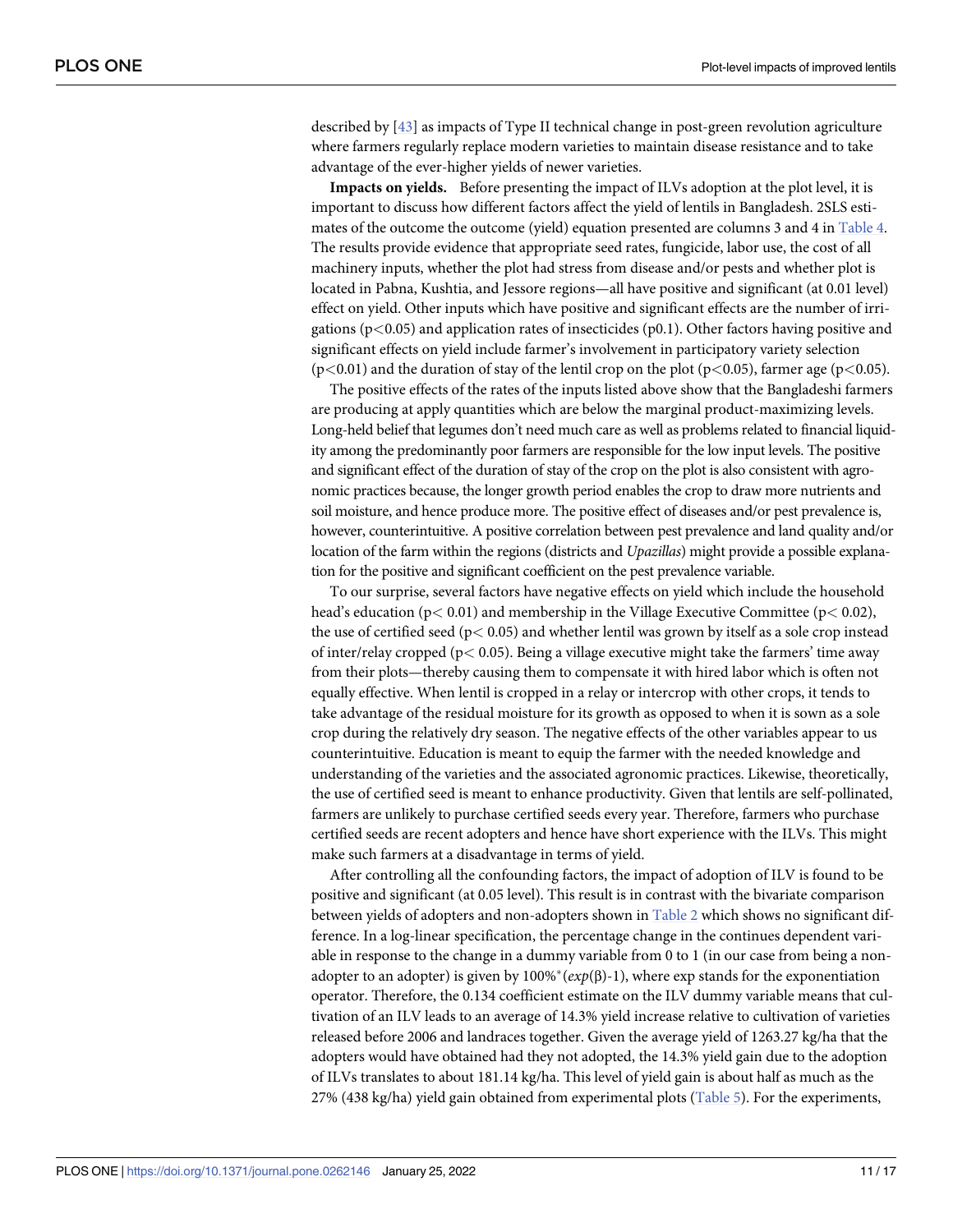| Variety group                             | Name                   | Release<br>year | Area share (%) from<br><b>DNA</b> fingerprinting | Rank of<br>area share | Average yield from<br>experimental stations (t/<br>ha) | Area-weighted<br>average yield (t/<br>ha) | Yield gain from varietal<br>replacement based on<br>experimental data (%) |  |
|-------------------------------------------|------------------------|-----------------|--------------------------------------------------|-----------------------|--------------------------------------------------------|-------------------------------------------|---------------------------------------------------------------------------|--|
| Varieties released<br>before 2006 (Old    | BARI<br>Masur 1        | 1991            | 0.17                                             | 9                     | 1.75                                                   | 1.622                                     | 27%                                                                       |  |
| improved varieties)                       | <b>BARI</b><br>Masur 2 | 1993            | 0.29                                             | 8                     | 1.6                                                    |                                           |                                                                           |  |
|                                           | BARI<br>Masur 3        | 1996            | 29.86                                            | $\overline{2}$        | 1.6                                                    |                                           |                                                                           |  |
|                                           | BARI<br>Masur 4        | 1996            | 22.37                                            | 3                     | 1.65                                                   |                                           |                                                                           |  |
| Varieties released after<br>$2006$ (ILVs) | BARI<br>Masur 5        | 2006            | 10.54                                            | $\overline{4}$        | 1.5                                                    | 2.06                                      |                                                                           |  |
|                                           | <b>BARI</b><br>Masur 6 | 2006            | 31.24                                            | $\mathbf{1}$          | 2.25                                                   |                                           |                                                                           |  |
|                                           | <b>BARI</b><br>Masur 7 | 2011            | 3.77                                             | 5                     | 2.05                                                   |                                           |                                                                           |  |
|                                           | <b>BINA</b><br>Musur 5 | 2011            | 0.62                                             | 6                     | 2.15                                                   |                                           |                                                                           |  |
|                                           | <b>BINA</b><br>Musur 6 | 2011            | 0.51                                             | $\overline{7}$        | 1.95                                                   |                                           |                                                                           |  |
| Total or average                          |                        | 99.37^          |                                                  | 1.83                  | 1.83                                                   | $0.44$ t/ha                               |                                                                           |  |

#### <span id="page-11-0"></span>**[Table](#page-10-0) 5. Yield gains from improved lentil varieties (ILVs) based on data from experimental stations.**

#### Notes

^ The remaining 0.63% of lentil area is believed to be under local varieties (landraces).

<https://doi.org/10.1371/journal.pone.0262146.t005>

the different lentil varieties were planted as sole crops under similar conditions including location, input use, preceding crop, planting and harvesting dates, biotic and abiotic stresses etc. Moreover, in our sample, we have 13 observations in the counterfactual group with extremely low average yield of 891kg/ha which are more likely to be local varieties. During the interview, the farmers who cultivated these varieties said they are local varieties and during DNA fingerprinting, none of them matched any of the 15 improved lentil varieties in the reference library–making it more likely for these varieties to be landraces or old improved varieties unofficially brought into Bangladesh from neighboring countries by farmers on the border.

In a study carried in Bangladesh, [[44](#page-16-0)] documented 51% higher yields of the earliest 3 improved varieties (Bari-Masur 1, 2 and 3) over landraces. Therefore, even though our estimates are on the lower side, in the face of several confounding factors and the predominantly old, improved varieties in the sample which are in the counterfactual group, we are convinced that our results are reasonable.

For a robustness check, we also estimated the Ordinary Least Squares (OLS) regression, propensity score matching (PSM), an endogenous switching regression (ESR), and finally estimated a control function (CF) model. While OLS and PSM showed positive but insignificant yield effects, estimates of the ESR model showed that the estimate of yield impact from adoption was also positive (consistent with the IV estimate) but the magnitude of the impact was only 2%, which is much smaller than that of the IV ([Table](#page-12-0) 6). This is expected because ESR, by default, includes all covariates in the outcome equation into the selection equation thereby creating confounding and specification errors. To overcome this issue, we followed [\[45\]](#page-16-0) and estimated a CF model in which we excluded the exogenous variables from the structural equation that explain variation in the endogenous explanatory variables.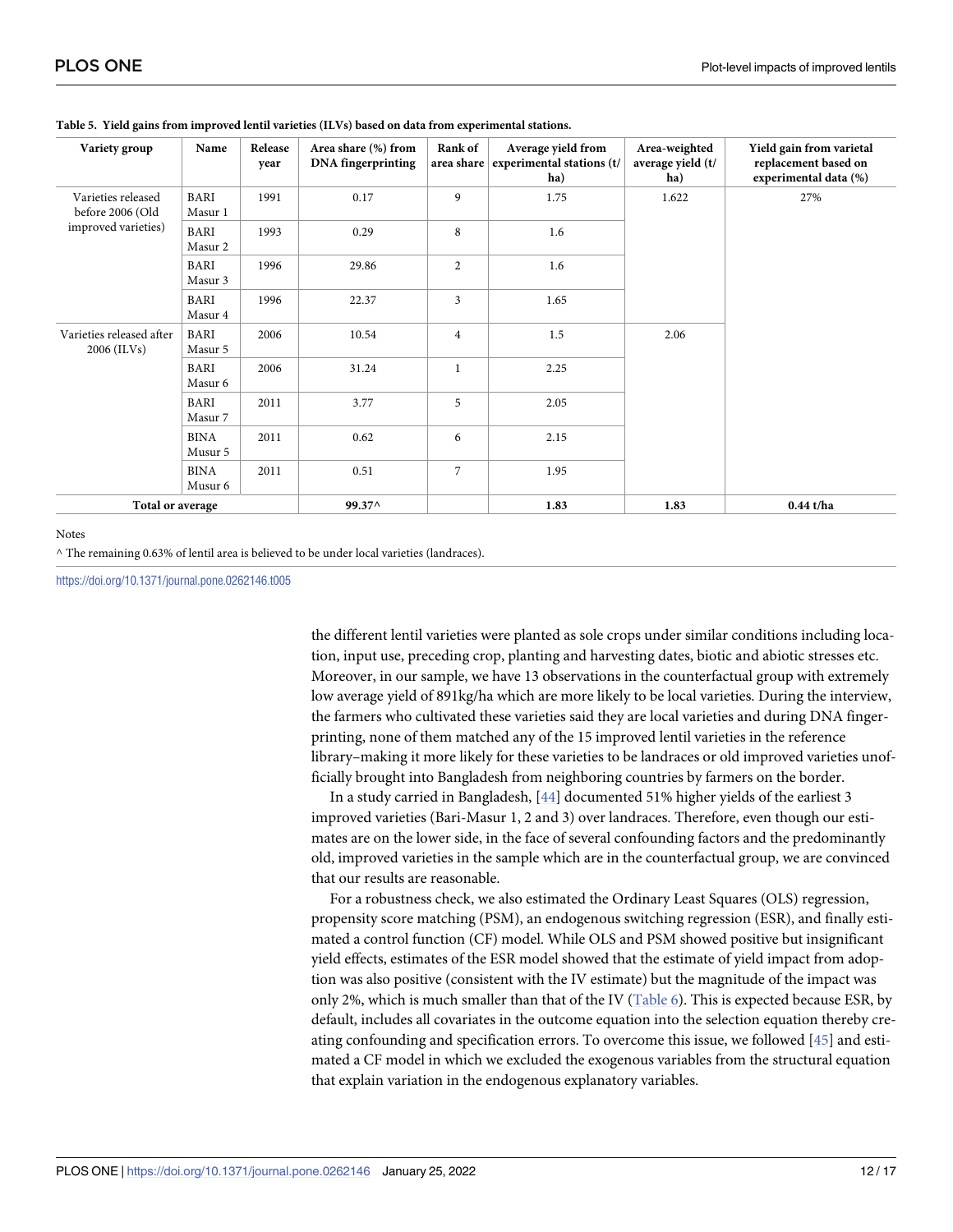| Sub-sample Effects                 |          | Yield (kg/ha)         |                  | Gross margin (i.e., total revenue-total cost other than cost<br>of land) (Taka/ha) $\wedge$ |                  |                |  |
|------------------------------------|----------|-----------------------|------------------|---------------------------------------------------------------------------------------------|------------------|----------------|--|
|                                    |          | <b>Decision state</b> | <b>Treatment</b> | <b>Decision state</b>                                                                       | <b>Treatment</b> |                |  |
|                                    | To adopt | To not adopt          |                  | To adopt                                                                                    | To not adopt     |                |  |
| Farm households that adopted       | 1337.68  | 1313.97               | $23.71***$       | 87,966.38                                                                                   | 64,035.95        | 23,930.43***   |  |
| Farm households that did not adopt | 3249.313 | 1346.769              | $1902.54***$     | 86221.94                                                                                    | 71606.41         | $14,615.53***$ |  |
| Heterogeneity effects              |          |                       |                  |                                                                                             |                  |                |  |
|                                    |          |                       |                  |                                                                                             |                  |                |  |

<span id="page-12-0"></span>[Table](#page-11-0) 6. Results from endogenous switching regression (ESR) showing average treatment effects of adoption of improved lentil varieties on yield, and gross **margins.**

\*\*\* indicates significant effect at 0.01 level.

^The exchange rate in 2015 was 1US\$ = 77.94 Bangladeshi Taka.

<https://doi.org/10.1371/journal.pone.0262146.t006>

The exogenous variation induced by excluded instrumental variables provides separate variation in the residuals (or generalized residuals) obtained from a reduced form, and these residuals serve as the control functions [\[45\]](#page-16-0). The results of the CF model estimated manually showed that the coefficient on the predicted error term is not significant countering the results of the Durbin and Wu-Hausman tests presented in the methods section. However, in terms of impact, the CF model estimated manually and using the *etregress* command in Stata showed yield impacts of 8.21% and 13.34%, respectively. While the differing significance and magnitudes of impacts from the various models are bothersome, they are expected to behave in that manner as models such as OLS and PSM are known to have limitations in handling biases from observable and/or unobservable factors. The results from all the models which are known to correct for biases from all sources (and hence are more credible) are consistent in terms of the significance of the impacts of adoption on yield and gross margins but differ in magnitude due to the underlying assumptions. Therefore, we can conclude that adoption of improved lentil varieties leads to gains in yield and gross margins.

During the survey, farmers were asked about the traits they liked about the different improved lentil varieties and higher yield was important. For example, for BARI-6, out of 367 farmers who knew the variety, 96% said that they like the variety because it gives high yield, which is consistent with our findings. We also estimated a conditional logit model to identify variety-specific traits that influence farmers' adoption decisions. Results show that disease resistance has the highest marginal utility to the farmers followed by yield and market prices (Table 7).

|                    | Coefficient | Std. err. |
|--------------------|-------------|-----------|
| Post2006           | 0.44        | 0.34      |
| Yield              | 1.37        | $0.35***$ |
| Market price       | 1.10        | $0.24***$ |
| Taste              | 0.66        | 1.77      |
| Disease resistance | 2.12        | $0.90**$  |
| Early_maturing     | 17.37       | 788.68    |

**Table 7. Results of the maximum likelihood estimation of the conditional (fixed-effects) logistic regression model.**

#### Notes

The dependent variable is adoption (as verified by DNA-fingerprinting) which takes a value of 1 if a farmer adopted improved varieties and 0 otherwise.

\*\*, and \*\*\* represent significance at 0.05 and 0.01 levels, respectively.

<https://doi.org/10.1371/journal.pone.0262146.t007>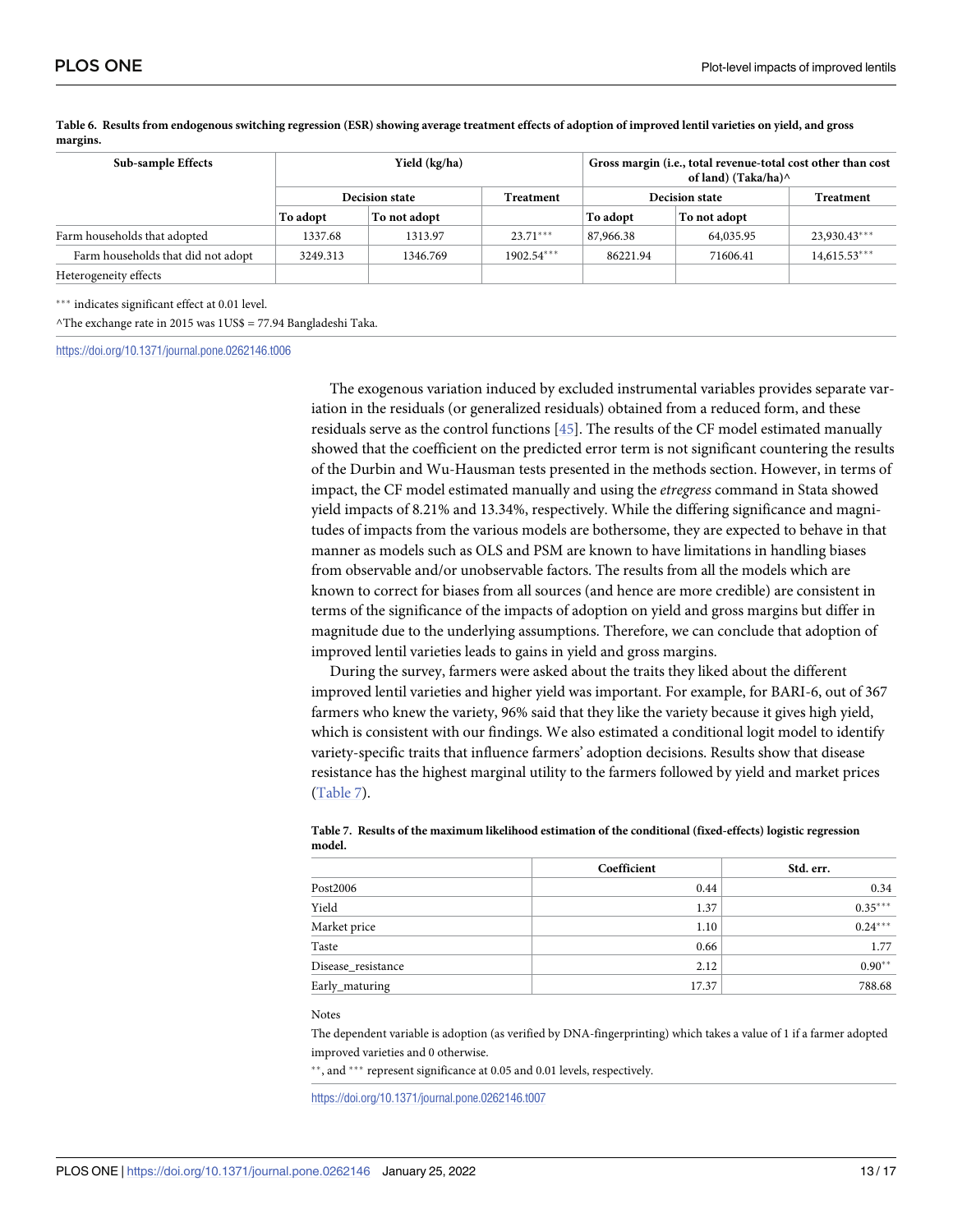<span id="page-13-0"></span>As discussed in the introduction section, disease outbreak was the main reason for the introduction of the improved lentil varieties in the early 1990s and our results confirmed that this trait is the single most important even for newer varieties. Yield and gross margin advantages are also often associated with most technology adoption decisions including lentils in Bangladesh making our results consistent with the findings of other studies [\[15,16](#page-15-0)]. Despite the short season between two rice crops, duration does not seem to be important in varietal choice. Likewise, taste is not found to have a significant effect on farmers' lentil variety choice. The results also revealed that farmers are indifferent to the age of the varieties, implying that farmers are not necessarily resistant to the adoption of newly released varieties provided that it possesses the most preferred traits. Bivariate analysis of the variation of yield using different variables (including farm size, age, experience, education, etc.) showed that there is no systematic difference in yield.

At the adoption level of 45% of the total lentil area of 107,549 ha in Bangladesh estimated by [\[8\]](#page-15-0), the introduction of ILVs have increased total lentil supply from domestic sources by 8,259 tons (5%). Considering the average price of US\$865/ton that Bangladesh paid for lentil imports in 2015, the introduction of ILVs in Western Bangladesh had saved the country hard currency of about US\$7.14 million.

**Impacts on gross margins.** Due to the lack of a suitable variable in our data and the difficulty to find a good measure of the value of land, especially for owned lands, we decided to exclude it from the costing of lentil production. Therefore, in this study, gross margins (GM) is defined as the difference between revenue and the sum of all input costs except the cost of land per ha. The parameter estimates of the IV model for GM are also provided in columns 6 and 7 in [Table](#page-9-0) 4. The GM equation contains the same variables as the yield equation. With few exceptions, the sign and significance of most of the variables are similar to that of the yield equation which should not come by surprise. This is because, yield is one of the major determinants of GM and hence, unless some of the inputs had prices which are higher than the value of their marginal product, we should expect the sign and significance of the estimates in both equations to be similar. Therefore, detailed discussion of the effects of each variable, especially those consistent ones is omitted here. It is however important to discuss the exceptions. For example, whether a farmer is an executive in the village and whether the farmer used certified seed do not have significant effects on GM.

The coefficient estimate on the ILV dummy variable in the IV model for gross margin is positive and significant. The coefficient estimate is 0.159 which, given that gross margins is in natural logarithms, means that adoption of ILVs leads to a 17.23% (13,244.98 Taka or US \$169.94 per ha) increase in gross margins. The increase in gross margins is 2.89 percentage points higher than that of yield showing that adoption of ILVs does not only have yield benefits but also helps farmers in reducing costs of production and/or in fetching higher prices. This is supported by the saving on the quantities of inputs used by adopters of ILVs. For example, the amounts of seed and insecticides used by adopters are significantly lower than that of nonadopters [\(Table](#page-6-0) 2). OLS, PSM, and ESR models estimated for robustness check also showed gross margin gains of 19%, 1.9%, and 37%, respectively (ESR model results in [Table](#page-12-0) 6)–showing that despite the differences in magnitude, adoption of improved lentil varieties indeed leads to higher gross margins.

# **Conclusions**

In Bangladesh, 15 improved lentil varieties (ILVs) developed by BARI and BINA individually and/or jointly with ICARDA were released between 1991 and 2015. This paper estimates plotlevel impacts of adoption of these ILVs, also known as the impacts of variety replacement, i.e., the impact of replacing old, improved varieties (OIV) by recent improved varieties. We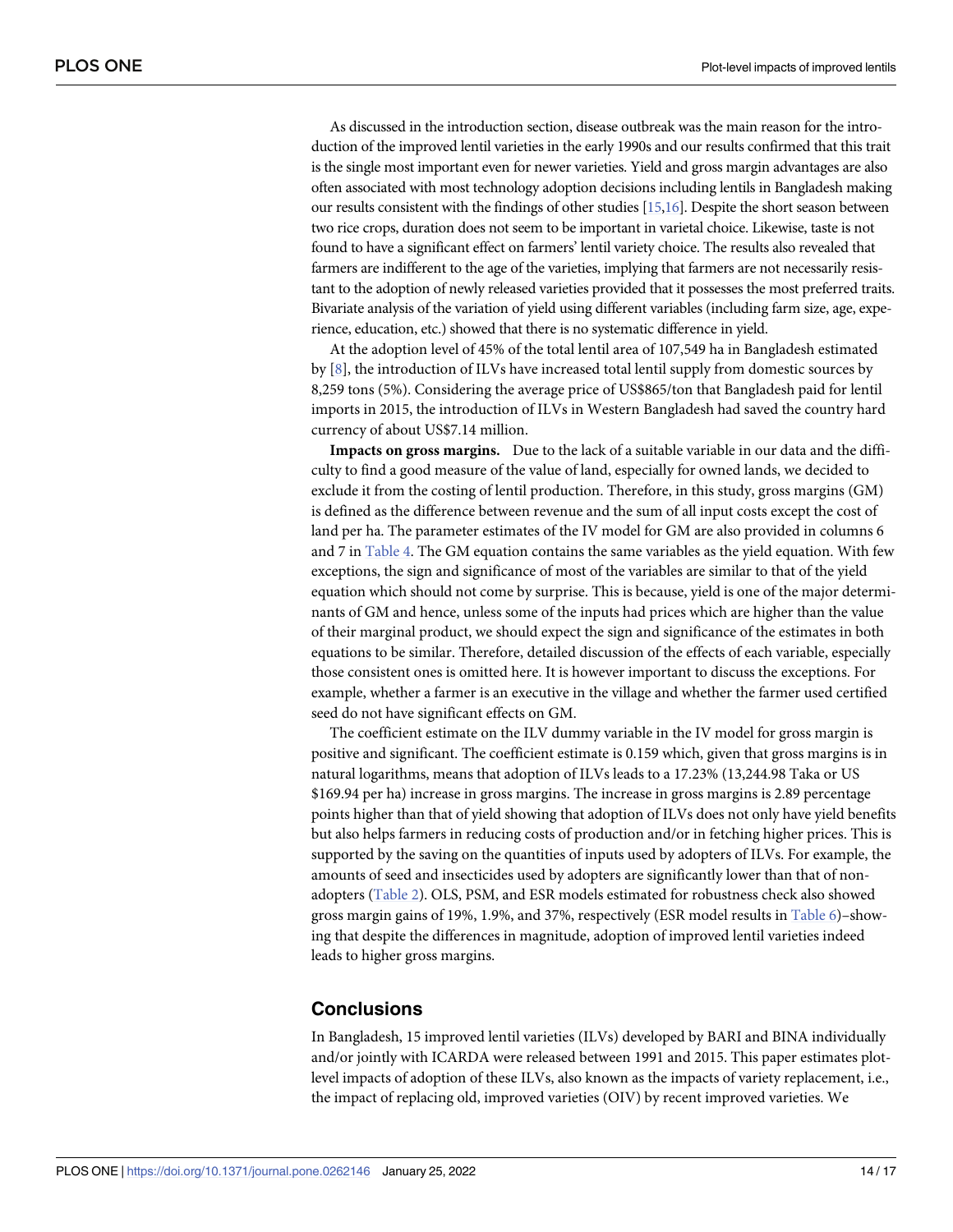<span id="page-14-0"></span>defined recent improved varieties as lentil varieties that were released in or after 2006 while the counterfactuals are predominantly OIV and other varieties (only 13 cases out of 1694 observations) which are suspected to be landraces.

Using an instrumental variables method, the adoption of ILVs is estimated to have average effects of 181.14 kg/ha (14.3%) higher yield and US\$169.44/ha (17.23%) higher gross margins for the farmer. At the 45% adoption level estimated by  $[8]$  $[8]$ , the introduction of ILVs in Bangladesh has increased total national supply of lentils by 8.77 million tons (6%) which reduced the imports by the same amount saving the country hard currency of about US\$8.22 million annually. Our findings clearly show that Bangladesh has been reaping substantial benefits from the introduction of the improved lentil varieties of BARI, BINA and ICARDA origin. Despite almost complete replacement of landraces with improved lentil varieties, the adoption level of varieties released after 2006 (ILVs) is still low (45%). BARI, BINA and ICARDA have released more super early varieties after 2011 which are said to be even more advantageous with higher density of micronutrients through biofortification. The policy implication of our findings is that Bangladesh is not tapping into the full potential of the ILVs (and this might equally apply to similar countries in the South Asian region) and hence if these countries invest in efforts to disseminate them further, they have yet even greater benefits to reap.

## **Acknowledgments**

The authors thank the anonymous reviewers who in substantially improving the quality of this paper.

## **Author Contributions**

**Conceptualization:** Yigezu Atnafe Yigezu.

**Data curation:** Yigezu Atnafe Yigezu, M. Wakilur Rahman, Tamer El-Shater.

**Formal analysis:** Yigezu Atnafe Yigezu, Tamer El-Shater, Arega D. Alene.

**Funding acquisition:** Yigezu Atnafe Yigezu, Arega D. Alene.

**Investigation:** Yigezu Atnafe Yigezu, Arega D. Alene, Shiv Kumar.

**Methodology:** Yigezu Atnafe Yigezu, Arega D. Alene.

**Project administration:** Yigezu Atnafe Yigezu, M. Wakilur Rahman, Ashutosh Sarker.

**Resources:** Yigezu Atnafe Yigezu, M. Wakilur Rahman.

**Software:** Tamer El-Shater.

**Supervision:** M. Wakilur Rahman.

**Validation:** M. Wakilur Rahman, Tamer El-Shater, Ashutosh Sarker, Shiv Kumar, Aymen Frija.

**Writing – original draft:** Yigezu Atnafe Yigezu, M. Wakilur Rahman.

**Writing – review & editing:** Yigezu Atnafe Yigezu, Arega D. Alene, Ashutosh Sarker, Shiv Kumar, Aymen Frija.

#### **References**

**[1](#page-0-0).** Krishna V., Yigezu Y. A., Karimov A., and Erenstein O. 2020. Assessing Technological Change in Agri-Food Systems of the Global South: A Review of Adoption-impact Studies in Wheat. Outlook on Agriculture, 49(2): 89–98. <https://doi.org/https%3A//doi.org/10.1177/0030727020930728>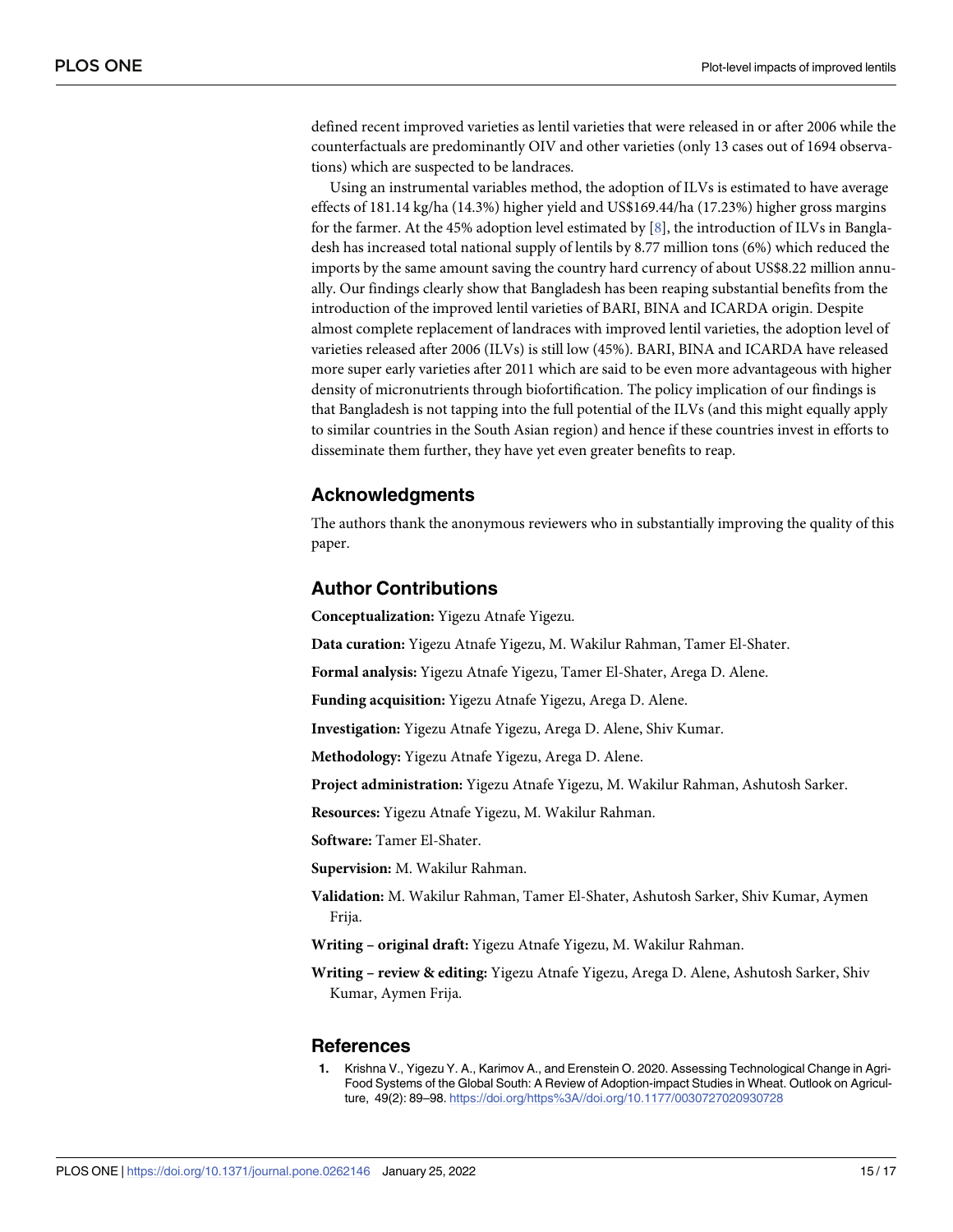- <span id="page-15-0"></span>**2.** Lantican M.A., Braun H.J., Payne T.S., Singh R., Sonder K., Baum M., et al. 2016. Impacts of International Wheat Improvement Research, 1994–2014. Technical Report. International Maize and Wheat Improvement Center (CIMMYT).
- **3.** Seck P.A., Toure A. A., Coulibaly J. Y., Diagne A. and Wopereis M. C. S. 2013. Impact of rice research on income, poverty and food security in Africa: an ex-ante analysis. In: Wopereis M. C. S., Johnson D. E., Ahmadi N., Tollens E., and Jalloh A. (Eds.), Realizing Africa's Rice Promise. CAB International, Wallingford, UK. pp. 24–33.
- **4.** Seck P. A., Diagne A., Mohanty S., and Wopereis M. C. S. 2012. Crops that feed the world 7: rice. Food Security 4 (1): 7–24.
- **5.** Shiferaw B., Prasanna B., Hellin J., Banziger M. 2011. Crops that feed the world 6. Past successes and future challenges to the role played by maize in global food security. Food Security 3: 307–327.
- **6.** Alene A.D., Menkir A., Ajala S.O., Badu-Apraku B., Olanrewaju A.S, Manyong V.M., et al. 2009. The economic and poverty impacts of maize research in West and Central Africa. Agricultural Economics 40: 535–550.
- **[7](#page-0-0).** Byerlee D. 1994. Modern Varieties, Productivity, and Sustainability: Recent Experience and Emerging Challenges. Mexico D.F., Mexico: Centro Internacional de Mejoramiento de Maïz y Trigo (CIMMYT). <https://doi.org/10.1126/science.265.5178.1558> PMID: [17801532](http://www.ncbi.nlm.nih.gov/pubmed/17801532)
- **[8](#page-2-0).** Yigezu Y. A., Alwang J., Rahman M. W., Mollah M. B. R., El-Shater T., Aw-Hassan A., et al. 2019. Is DNA Fingerprinting the Gold Standard for Estimation of Adoption and Impacts of improved lentil varieties? Food Policy, 83:48–59. <https://doi.org/10.1016/j.foodpol.2018.11.004>
- **[9](#page-1-0).** Ali M.O., Zuberi M. I. and Sarker A. 2014. Management practices for lentil as relay crop in the ricebased cropping system, Journal of Agricultural Science and Technology B 4: 126–134.
- **[10](#page-1-0).** Bhatty R. S. 1988. Composition and quality of lentil (Lens culinaris Medik.): a review. Canadian Institute of Food Science and Technology journal, 21, 144–160.
- **11.** Singh G., Mehta R.H and Singh O.P. 1994. Effect of seed rate and method of sowing of lentil. Indian J. Pulses Res. 7 (2): 132–136.
- **[12](#page-1-0).** Podder R., Glahn R.P. and Vandenberg A. 2021. Iron- and Zinc-Fortified Lentil (Lens culinaris Medik.) Demonstrate Enhanced and Stable Iron Bioavailability After Storage. Front Nutr. Vol. 7: 614812. [https://](https://doi.org/10.3389/fnut.2020.614812) [doi.org/10.3389/fnut.2020.614812](https://doi.org/10.3389/fnut.2020.614812) PMID: [33490100](http://www.ncbi.nlm.nih.gov/pubmed/33490100)
- **[13](#page-1-0).** Schmidtke K., Neumann A., Hof C., and Rauber R., 2004. Soil and atmospheric nitrogen uptake by lentil (Lens culinaris Medik.) and barley (Hordeum vulgare ssp. nudum L.), as monocrops and intercrops, Field Crops Research. 87: 245–256.
- **[14](#page-2-0).** FAOStat. 2019. Crop production statistics. Food and Agriculture Organization of the United Nations. Available at: [http://www.fao.org/faostat/en/#data.](http://www.fao.org/faostat/en/#data)
- **[15](#page-1-0).** Rahman M. S., Hossain M. A., Sarker M. J. U., and Bakr M. A. 2012. Adoption and profitability of bari lentil varieties in some selected areas of Bangladesh. Bangladesh J. Agril. Res. 37(4): 593–606. <https://doi.org/10.3329/bjar.v37i4.14384>
- **[16](#page-13-0).** Yigezu Y. A., El-Shater T., Boughlala M., Bishaw Z., Niane A., Maalouf F. et al. 2019. Legume-based rotations have clear economic advantages over cereal monocropping in dry areas. Agronomy for Sustainable Development, 39(58):1–14. <https://doi.org/10.1007/s13593-019-0602-2>.
- **[17](#page-1-0).** Geja M. 2020. Evaluation of lentil varieties for adaptation and yield performance under midland ecology of kaffa zone, south-west Ethiopia. International Journal of Agricultural Research, Innovation and Technology, 9(2), 9–14. <https://doi.org/10.3329/ijarit.v9i2.45404>.
- **[18](#page-1-0).** Larochelle C., Alwang J. 2021. Impacts of Improved Bean Varieties Adoption on Dietary Diversity and Food Security in Rwanda. Eur J Dev Res. [https://doi.org/10.1057/s41287-021-00376-2.](https://doi.org/10.1057/s41287-021-00376-2)
- **[19](#page-2-0).** Islam S.M.F. 2017. Projections of food demand and supply in Bangladesh: implications on food security and water demand. Int. J. Sustainable Agricultural Management and Informatics. 3(2):125–153.
- **[20](#page-2-0).** Erskine W. and Manners G. 1996. Lentil: the Bangladesh breakthrough. ICARDA caravan, (4), 8–9.
- **[21](#page-2-0).** Vittal K.P.R., Sinha P.K., Chary G.R., Sankar G.R.M., Srijaya T., Ramakrishna Y.S., et al. (eds). 2004. District-wise Promising Technologies for Rainfed Rice based Production System in India. All India Coordinated Research Project for Dry land Agriculture, Central Research Institute for Dry land Agriculture, Indian Council of Agricultural Research, Hyderabad, pp. 1–114.
- **[22](#page-2-0).** Singh V., Sharma S.K., Ram D., Siag R.K. and Verma B.L. 1998. Performance of different crops sequences under various irrigation levels. Indian Journal of Agronomy, 35: 287–296.
- **[23](#page-3-0).** He G. and Perloff J. M. 2016. Surface Water Quality and Infant Mortality in China. Economic Development and Cultural Change 65(1):119–139.